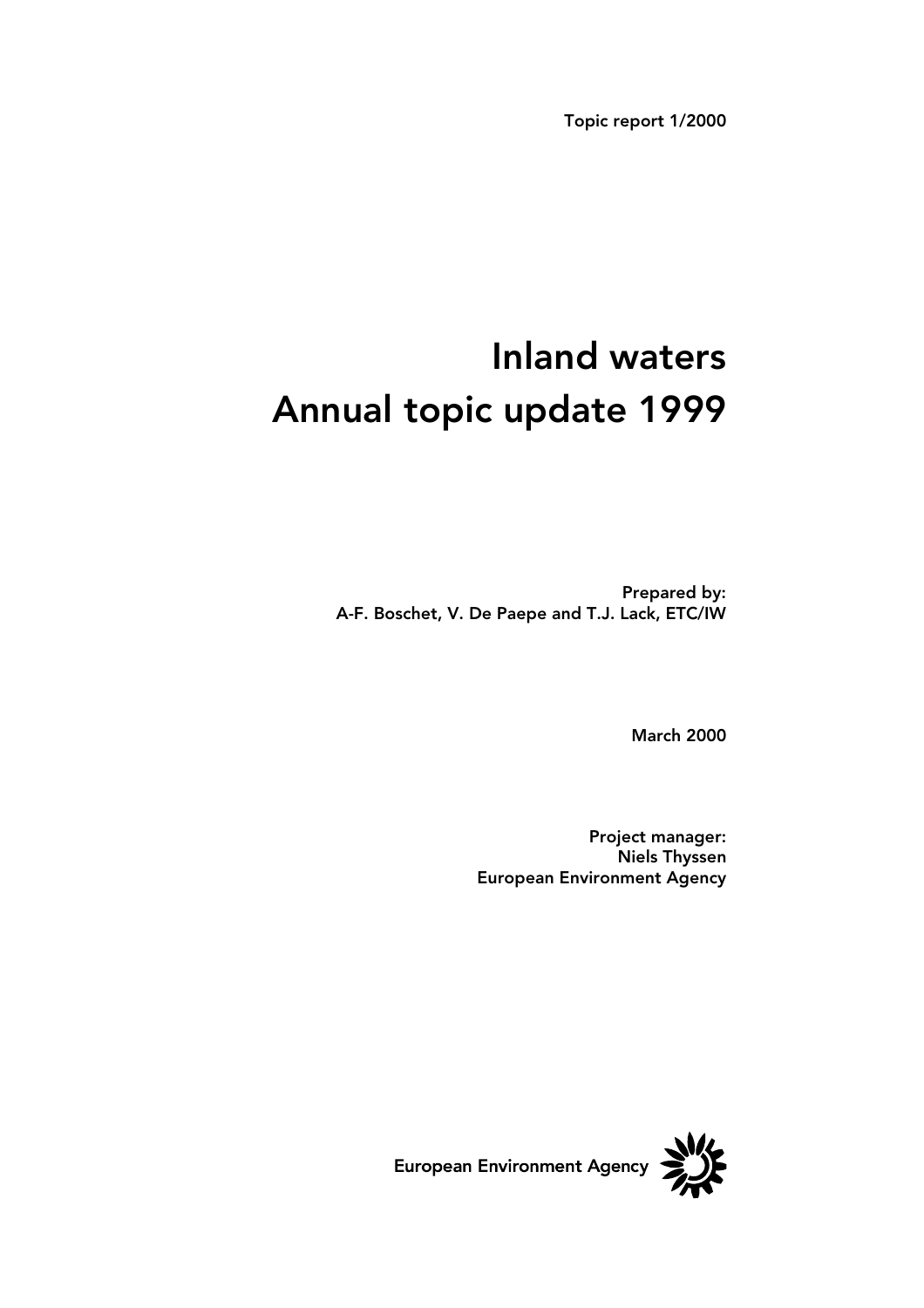Cover design: Rolf Kuchling, EEA

Legal notice

The contents of this report do not necessarily reflect the official opinion of the European Commission or other European Communities institutions. Neither the European Environment Agency nor any person or company acting on the behalf of the Agency is responsible for the use that may be made of the information contained in this report.

A great deal of additional information on the European Union is available on the Internet. It can be accessed through the Europa server (http://europa.eu.int)

©EEA, Copenhagen, 2000

Reproduction is authorised provided the source is acknowledged

*Printed in* 

Printed on recycled and chlorine-free bleached paper

ISBN

European Environment Agency Kongens Nytorv 6 DK-1050 Copenhagen K Denmark Tel: +45 33 36 71 00 Fax: +45 33 36 71 99 E-mail: eea@eea.eu.int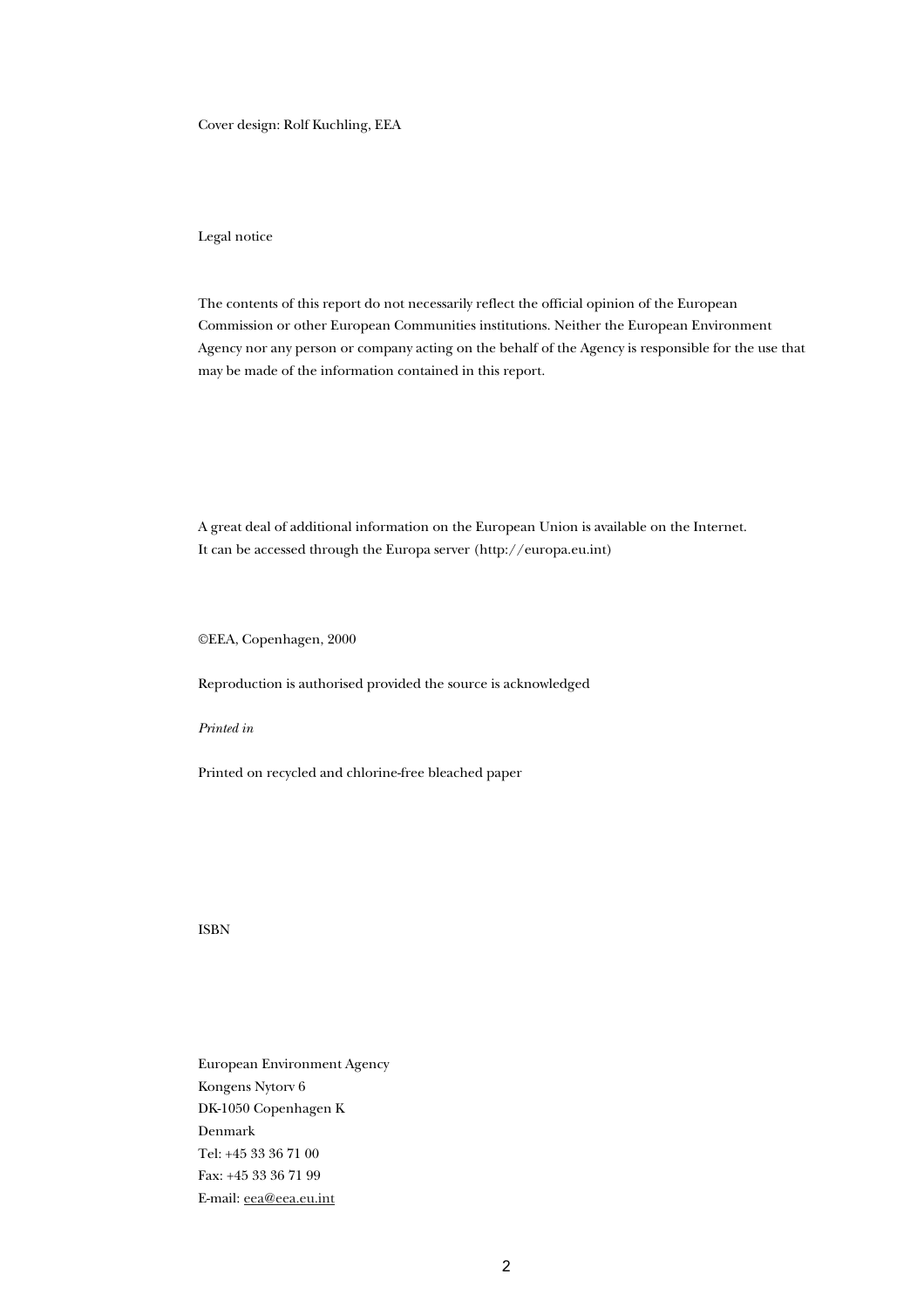## **Contents**

| 2. |                                                                               |  |
|----|-------------------------------------------------------------------------------|--|
| 3. |                                                                               |  |
|    |                                                                               |  |
|    | 3.2. Assistance in the completion of the EU 98 Report and contribution to the |  |
|    |                                                                               |  |
|    |                                                                               |  |
|    |                                                                               |  |
| 4. | Products/outputs produced by ETC/IW (1994-1999) 28                            |  |
| 5. |                                                                               |  |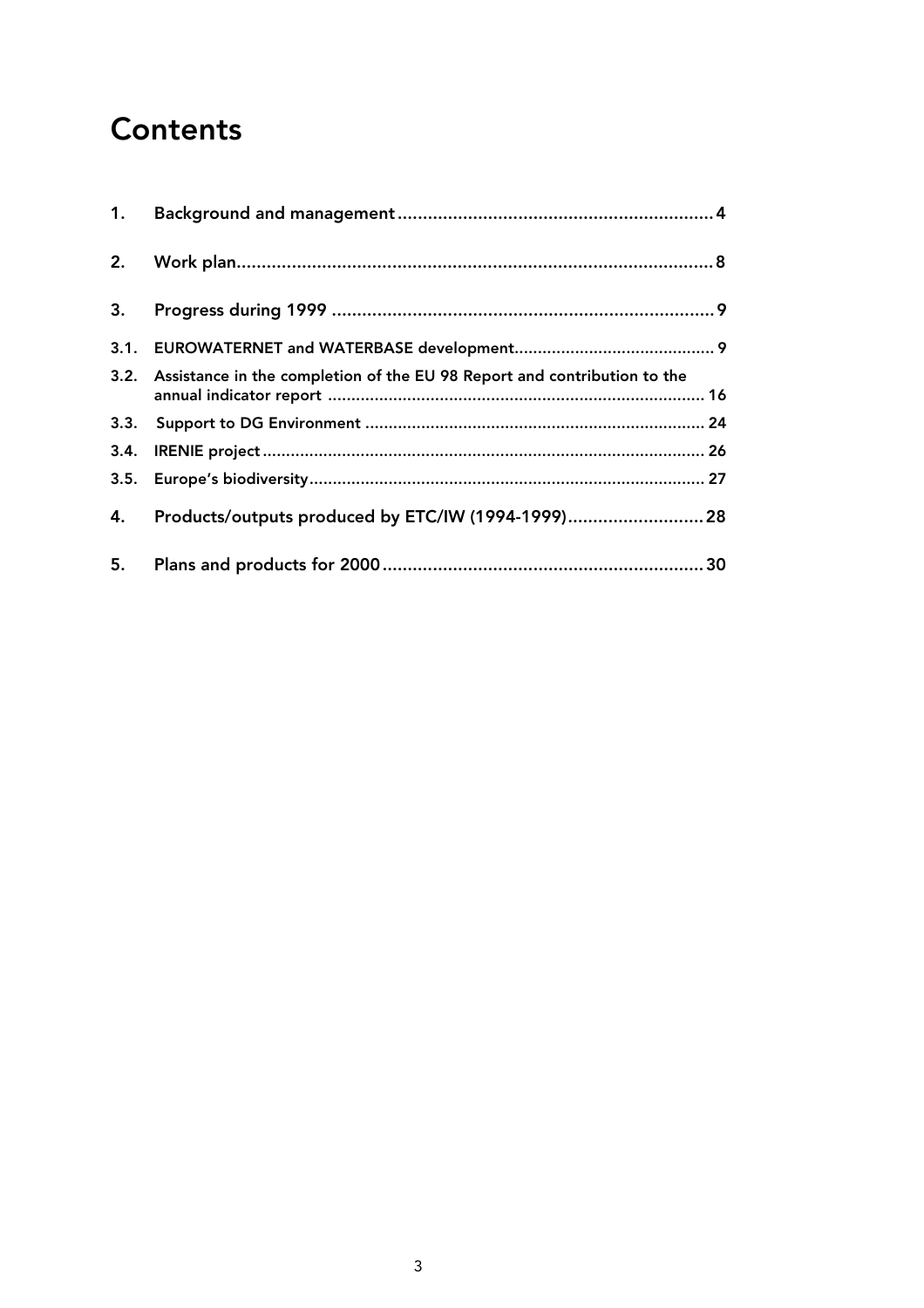## 1. Background and management

#### **The European Environment Agency**

The European Environment Agency (EEA), based in Copenhagen, was established in 1990 by Council Regulation 1210/90 'to provide information for framing and implementing sound environmental policies'. The Regulation laid down a number of tasks for the Agency and prime among these is the establishment and coordination of a network for collecting, processing and analysis of environmental data. The network is European Environmental Information and Observation Network (EIONET) and the Agency has the responsibility to coordinate and develop it.

The mission of the Agency is defined in its mission statement for 1999-2003:

The EEA aims to support sustainable development and help achieve significant and measurable improvement in Europe's environment through the provision of timely, targeted, relevant and reliable information to policy making agents and the public.

European Topic Centres have been appointed by the Agency to act as centres of expertise and to execute particular tasks identified in its multiannual work programme.

#### **The European Topic Centre on Inland Waters**

The European Topic Centre on Inland Waters (ETC/IW) was appointed in December 1994 and is led by the Water Research Centre (WRc) under contract to EEA. ETC/IW consists of a consortium of several European organisations which each has a representative on the ETC Management Committee, which agrees the allocation of tasks and budget. Partners are accountable to the ETC Leader for the satisfactory execution of the work plan. The Management Committee is chaired by the ETC Leader (Dr Tim Lack of WRc), and WRc also provides the services of a Technical Manager (Steve Nixon) and a Data Manager (Marisol Garcia). The other organisations represented on the Management Committee and their nominated representatives are:

- Austrian Working Group on Water (AWW Austria): Wilhelm Vogel;
- Centro de Estudios y Experimentacion de Obras Publicas (CEDEX Spain): Teodoro Estrela;
- Flemish Environment Agency (VMM Belgium, Flanders): Jan Voet;
- Instituto da Agua (INAG Portugal): No representative during 1999;
- International Office for Water (IOW France): Dominique Preux;
- National Environmental Research Institute (NERI Denmark): Torben Moth Iversen;
- Norwegian Institute for Water Research (NIVA Norway): Merete Johannessen.

There are two supporting organisations which also contribute to the Topic Centre's work:

- Danish and Greenland Geological Survey (GEUS Denmark): Peter Gravesen;
- Institute of Hydrology (IH UK): Alan Gustard.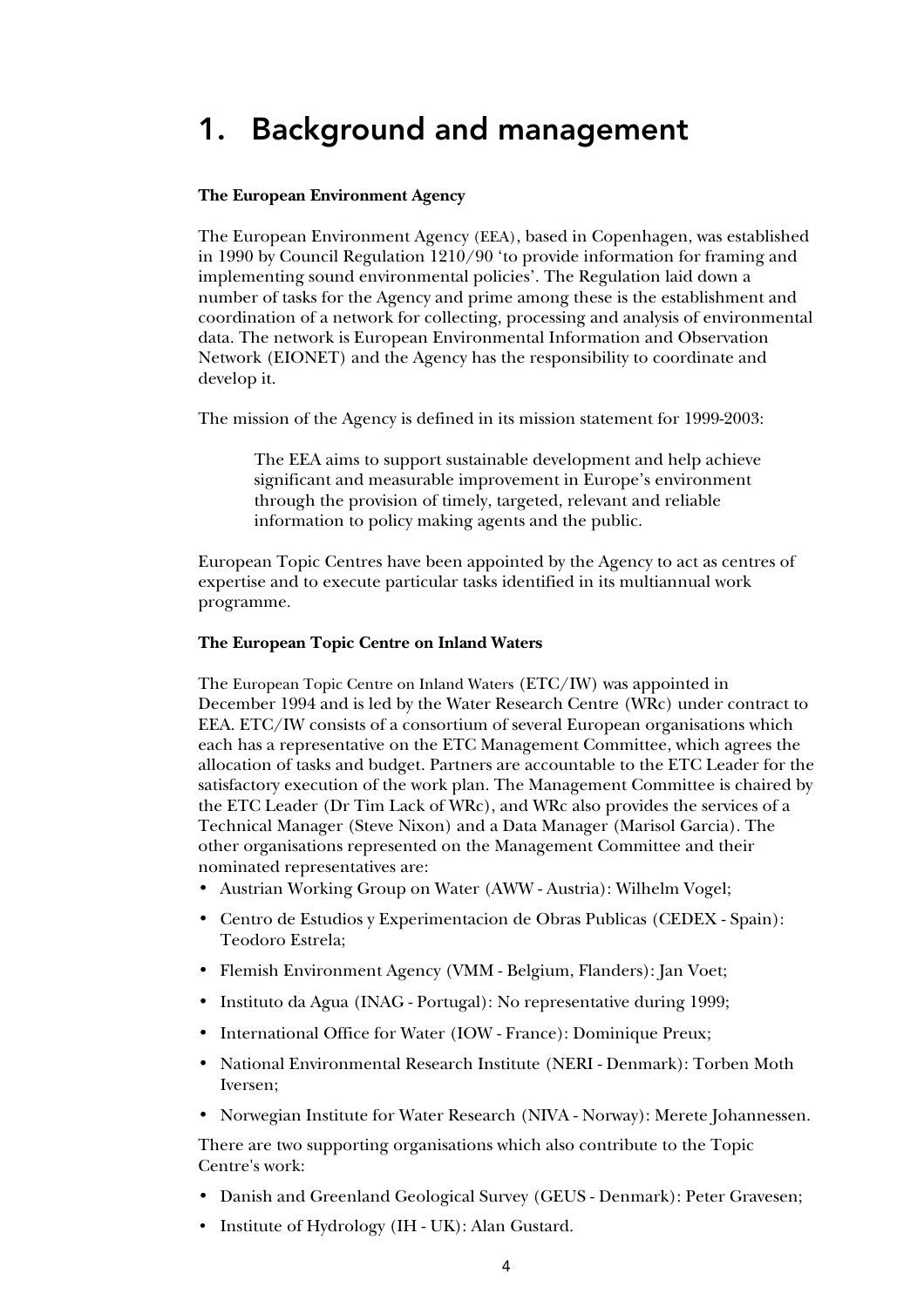#### **ETC/IW Core Team**

An international team of specialists coordinating the Topic Centre's work plan and acting as the interface between the Agency and the Topic Centre is based at WRc Medmenham. This Core Team includes:

| Tim Lack (WRc) Leader                         | <b>Andre Boschet (IOW) Deputy</b><br>Leader                                                | Dr Werner Wahliss (till June<br>1999) of LAWA and the<br>Bavarian Ministry of Land<br>Development and the                                                                                                                                                                         |
|-----------------------------------------------|--------------------------------------------------------------------------------------------|-----------------------------------------------------------------------------------------------------------------------------------------------------------------------------------------------------------------------------------------------------------------------------------|
|                                               |                                                                                            | Environment. Dr Massimo<br><b>Brusaporci</b> of Bologna<br>University from July 1999 to<br>September 1999. Christelle<br><b>Claverie</b> of Lyon University<br>from July 1999 to September<br>1999. Virginie De Paepe of<br>French Ministry of Agriculture<br>from December 1999. |
| <b>Steve Nixon (WRc) Technical</b><br>Manager | Mike Wheeler (WRc) Data<br>Manager, replaced by Marisol<br>Garcia from 15 November<br>1999 | Concha Lallana (CEDEX)                                                                                                                                                                                                                                                            |

Other member countries are invited to send representatives to the Core Team to improve working relationships and develop a deeper understanding of the operation of the Topic Centre and its work plan.

#### **PHARE Topic Link on Inland Waters (PTL/IW)**

The extension of EIONET to central and eastern European countries is being made possible through the funding of the European Community's PHARE Programme. For Inland Waters, a PHARE Topic Link (PTL/IW) was appointed in 1997. This consists of a PTL Leader, János Fehér (Vituki Consult Rt., Hungary) with three other organisations: Institute of Meteorology and Water Management (Poland), Water Management Institute (Slovenia) and Water Research Institute (Czech Republic). The PTL/IW Leader and ETC/IW Leader jointly developed the PTL/IW work plan to coordinate the technical tasks to be undertaken. In this way the PTL/IW and ETC/IW work together as part of a joint extended ETC on Inland Waters.

Further information on ETC/IW and PTL/IW, EEA and other Topic Centres is provided on the following websites:

*ETC/IW* : http://etc-iw.eionet.eu.int/ *EEA*: http://eea.eu.int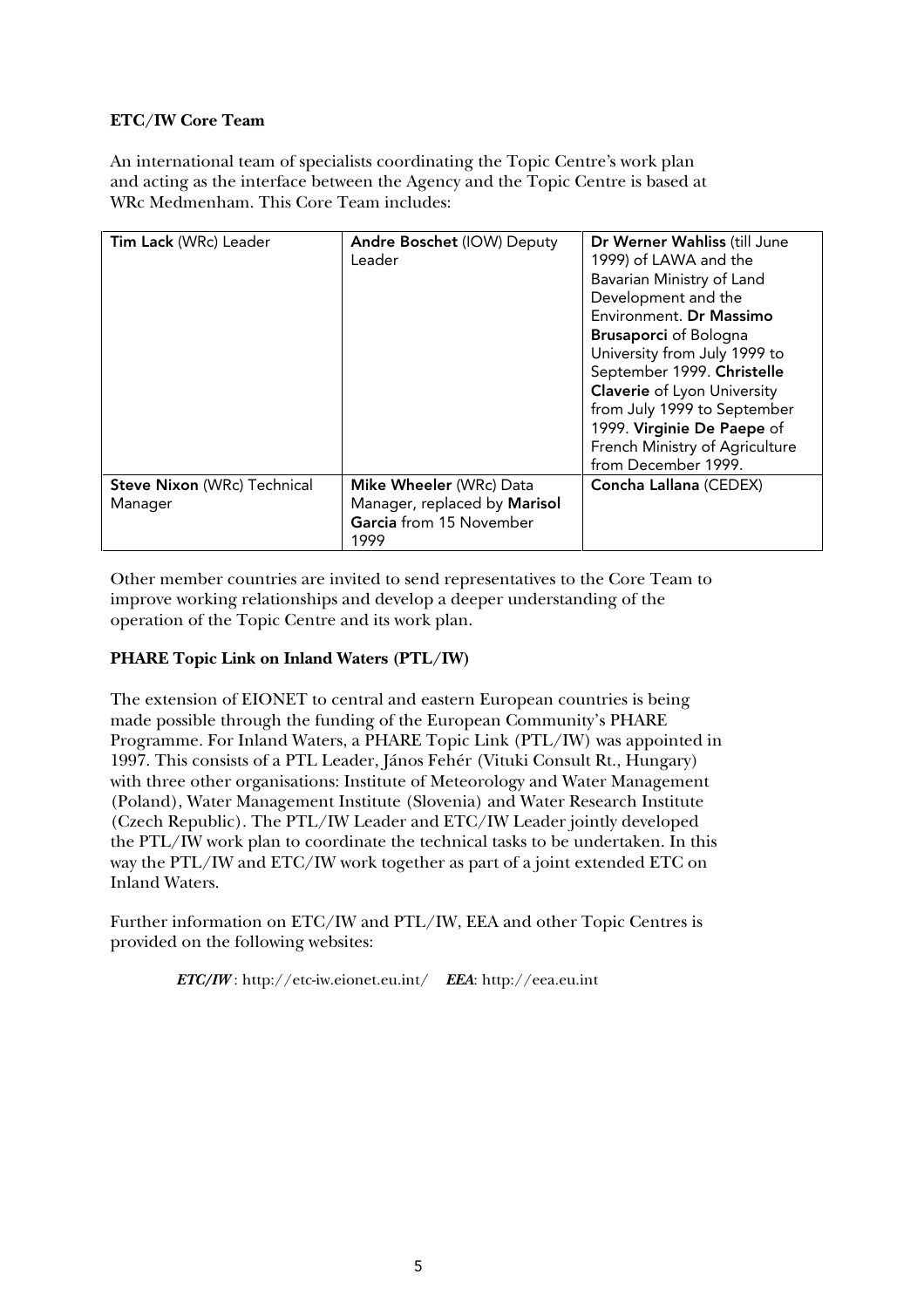## List of Principal Contact Points for Inland Waters

### EEA member countries

| Country           | Name                                    | Institutions                                                   | Tel/fax/e-mail                                                          |
|-------------------|-----------------------------------------|----------------------------------------------------------------|-------------------------------------------------------------------------|
| Austria           | Johannes Mayer                          | <b>Federal Environment</b><br>Agency                           | 43 1 31304 3240 / 43 1 31304 5400<br>mayer@uba.ubavie.gv.at             |
| Belgium           | Jan Voet, Anne Teller<br>Alain Derouane | Interregional Cell for<br>the Environment                      | 32 2 649 8191 / 32 2 644 2391<br>nfp@irceline.be                        |
| Denmark           | Torben Moth Iversen                     | <b>NERI</b>                                                    | 45 89 201400 / 45 89 201414<br>fvap@dmu.dk                              |
| Finland           | Tapani Säynätkari                       | <b>Finnish Environment</b><br>Agency                           | 358 9 4030 0238 / 358 9 4030 0291<br>tapani.saynatkari@vyh.fi           |
| France            | Jean-Louis Weber                        | <b>IFEN</b>                                                    | 33 23879 7878 / 33 23879 7870<br>jean-louis.weber@ifen.fr               |
| Germany           | Jürgen Pankrath                         | <b>UBA</b>                                                     | 49 30 8903 2711 / 49 30 8903 2920<br>barbara.clark@uba.de               |
| Greece            | Mata Aravantinou                        | Ministry for the<br>Environment                                | 30 1 864 3737 / 30 1 864 3737<br>mata@nfp-gr.eionet.eu.int              |
| Iceland           | Hermann Sveinbjörnsson                  | <b>Environment and Food</b><br>Agency of Iceland               | 354 568 8848 / 354 568 1896<br>hermanns@hollver.is                      |
| Ireland           | Larry Stapleton                         | EPA                                                            | 353 53 47120 / 353 53 47119<br>I.stapleton@epa.ie / nfp@epa.ie          |
| Italy             | Claudio Maricchiolo                     | <b>ANPA Roma</b>                                               | 39 06 5007 2177 / 39 06 5007 2221<br>maricchiolo@anpa.it                |
| Liechtenst.       | Petra Bockmühl                          | National Office for<br>Forests, Nature and<br>Landscape        | 41 75 236 6401 / 41 75 236 6411<br>Petra.Bockmuehl@awnl.llv.li          |
| Luxemb.           | Jean-Paul Feltgen                       | Ministère de<br>l'Environnement                                | 352 478 6813 / 352 400 410<br>jean-paul.feltgen@life.lu                 |
| Netherlands       | Adriaan Minderhoud                      | <b>RIVM</b>                                                    | 31 30 274 2035 / 31 30 274 4405<br>ad.minderhoud@rivm.nl                |
| Norway            | Kari Elisabeth Fagernaes                | Norwegian Pollution<br>Control Authority                       | 47 2 257 3400 / 47 2 267 6706<br>kari-elisabeth-fagernas@sft.telemax.no |
| Portugal          | Maria Leonor Gomes                      | Direcao Geral do<br>Ambiente (SINAIA)                          | 351 1 472 8200 / 351 1 471 9074<br>leonor.gomes@dga.min-amb.pt          |
| Spain             | Juan Martinez Sánchez                   | Ministerio de Medio<br>Ambiente                                | 34 1 597 58 12 / 34 1 597 58 57<br>juan.martinez@sgca.mma.es            |
| Sweden            | <b>Ebbe Kvist</b>                       | EPA                                                            | 46 8 698 1000 / 46 8 698 1585<br>ebb@environ.se                         |
| United<br>Kingdom | Paul Swallow                            | Department of the<br>Environment, Transport<br>and the Regions | 44 171 276 8947 / 44 171 276 8748<br>paul.swallow@nfp-gb.eionet.eu.int  |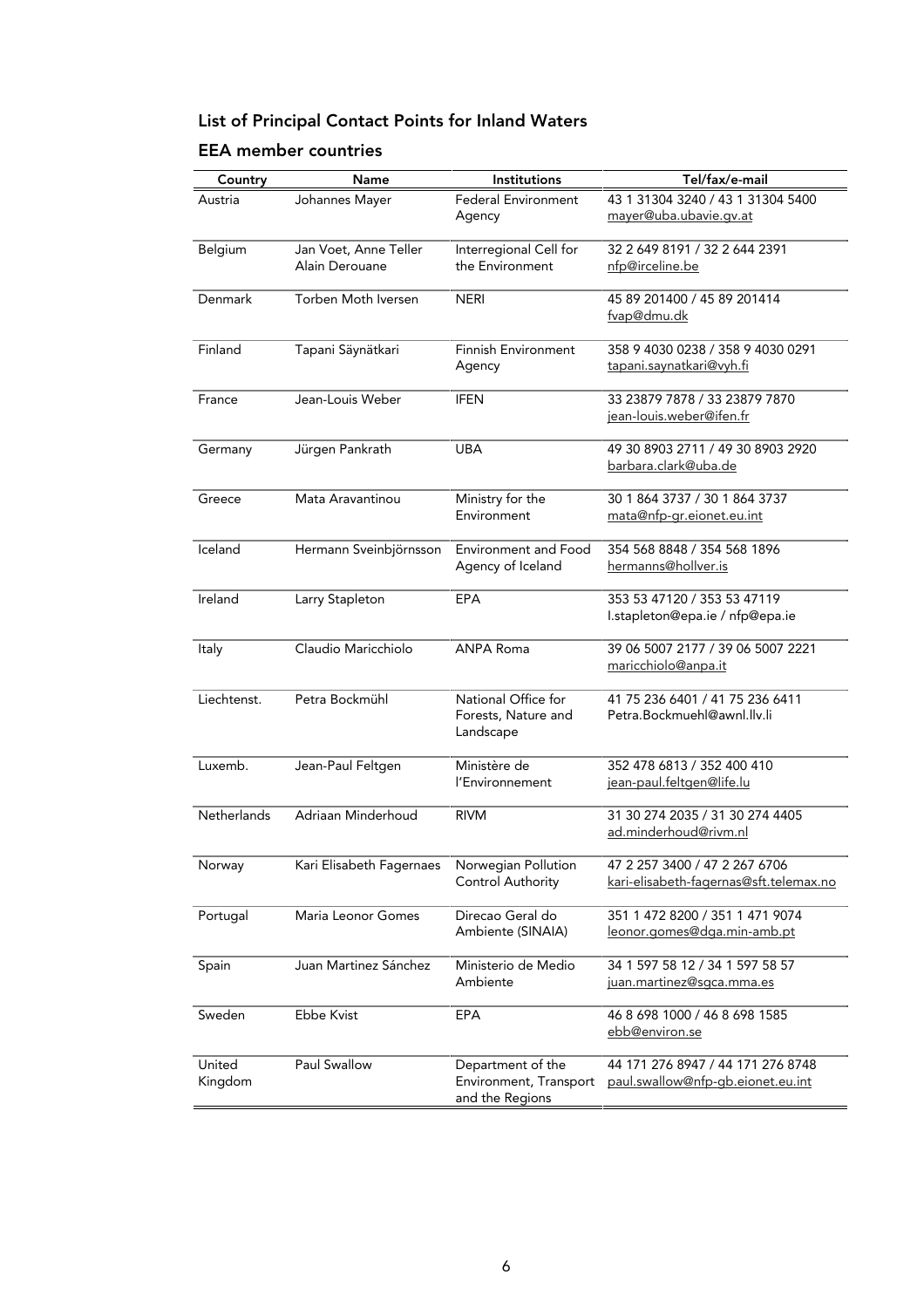### PHARE countries

| Country                 | Name                       | Institutions                                                      | Tel/fax/e-mail                                                        |
|-------------------------|----------------------------|-------------------------------------------------------------------|-----------------------------------------------------------------------|
| Albania                 | Ermira Basha               | National Environment Agency                                       | 355 42 64 903 / 355 42 65 229<br>cep@cep.tirana.al                    |
| Bosnia and<br>Herzegov. | Mehmed Cero                | Federal Ministry for Physical Planning<br>and Environment         | 387.71.663 548 / 387.71.473.124<br>cerosara@bih.net.ba                |
| <b>Bulgaria</b>         | Yordanka Stoyanova         | Ministry of Environment and Water                                 | 359.2.987 8342 / 359.2.980 3317<br>phare@moew.govrn.bg                |
| Czech<br>Republic       | Vaclav Krejci              | Ministry of Environment PHARE-<br><b>PMU</b>                      | 420.2.67 122 355 / 420.2. 10307<br>vaclav_krejci@env.cz               |
| Estonia                 | Leo Saare                  | Estonian Environment Information<br>Centre                        | 372.6.564 151 / 372.6.564 071<br>saare@ic.envir.ee                    |
| <b>FYROM</b>            | Svetlana Gjorgjeva         | Ministry of Environment                                           | 389.91. 366930 ext.111 /<br>389.91.366931<br>gjorgeva@unet.com.mk     |
| Hungary                 | Pal Bozo                   | Ministry of Environment                                           | 36.1.457 3369 / 36.1.201 4361<br>pbozo@nfp-hu.eionet.eu.int           |
| Latvia                  | Ilze Kirstuka              | Latvian Environmental Data Centre                                 | 371.2.762 282 / 371.2.764 439<br>Ilze.Kirstuka@vdc.lv                 |
| Lithuania               | Liutauras Stoskus          | Ministry of Environment                                           | 370.2.722 554 / 370.2.723 202<br>Liutauras.Stoskus@nt.gamta.lt        |
| Poland                  | Lucyna Dygas<br>Ciolkowska | State Inspectorate for Environmental<br>Protection                | 48. 22.254 859 / 48. 22.254 129<br>lciolkow@pios.gov.pl               |
| Romania                 | Radu Paunescu              | Ministry of Water, Forests and<br><b>Environmental Protection</b> | 40.1.410 63 94 / 40.1.410 63 94<br>rapaunescu@lycosmail.com           |
| Slovak<br>Republic      | Jan Jezny                  | Ministry of the Environment                                       | 421.7.516 2516 / 421.7.516 2031 / 2511<br>nfpeea@flora.lifeenv.gov.sk |
| Slovenia                | Anita Velkavrh             | Ministry of the Environment and<br>Spatial Planning               | 386.61.178 4534 / 386.61.178 4051<br>anita.velkavrh@gov.si            |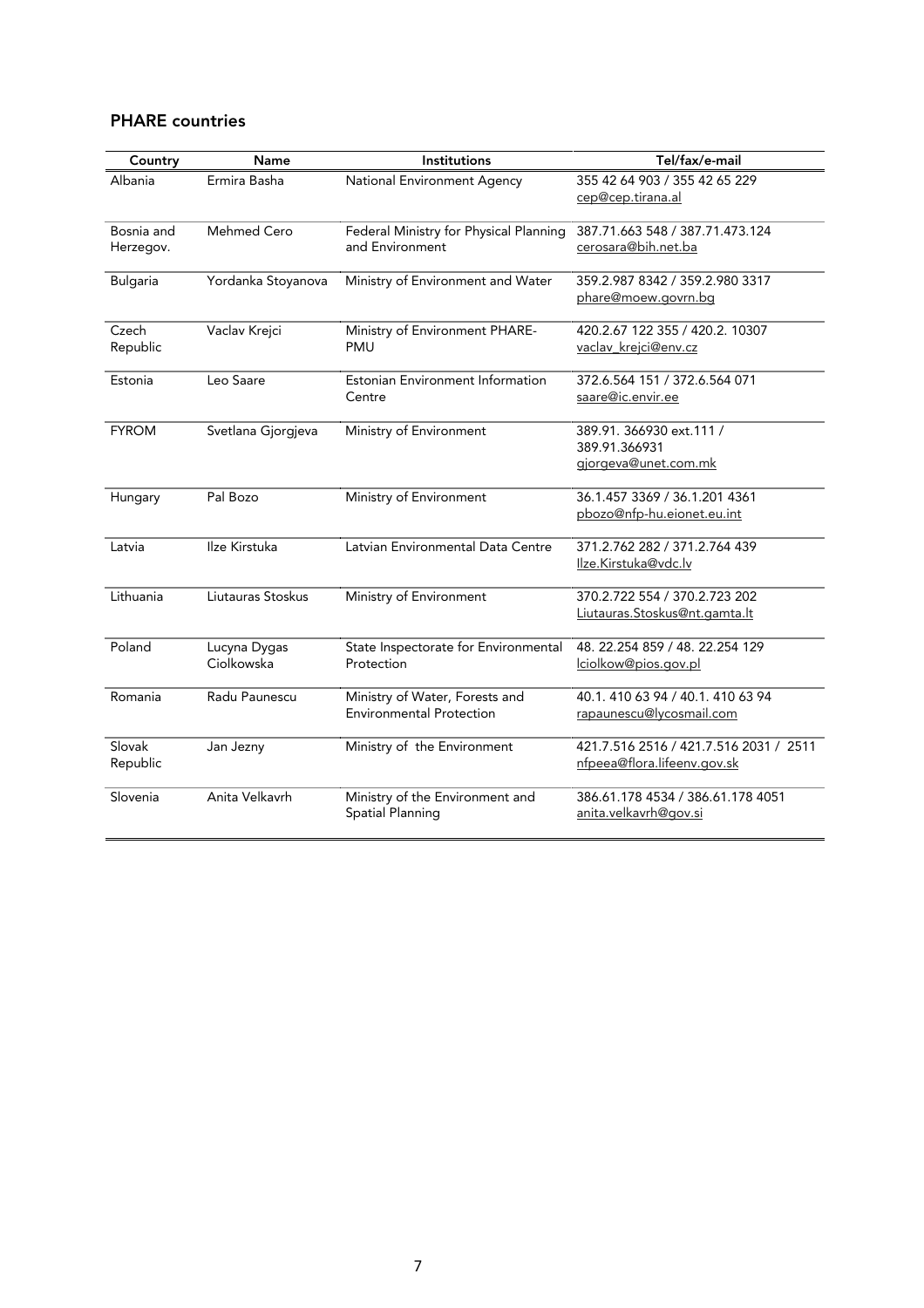# 2. Work plan

biodiversity for a report on Europe's biodiversity.

This section describes the objectives of the technical work plan of ETC/IW for 1999, and section 3 presents some highlights from the progress in these tasks during 1999.

| 1999 work plan - tasks and objectives                                                                                                                                                                                                                                                                                                                                |
|----------------------------------------------------------------------------------------------------------------------------------------------------------------------------------------------------------------------------------------------------------------------------------------------------------------------------------------------------------------------|
| EUROWATERNET and WATERBASE development                                                                                                                                                                                                                                                                                                                               |
| Objective: To implement progressively the inland waters monitoring network (EUROWATERNET)<br>across the EEA area and to populate WATERBASE the database of state and pressure information                                                                                                                                                                            |
| Assistance in the completion of the report Environment in the European Union at the turn of the<br>century and contribution to the annual indicator report                                                                                                                                                                                                           |
| Objective: To assess the current status and develop potential future trends under various socio-<br>economical scenarios on key inland water issues.                                                                                                                                                                                                                 |
| Support to DG Environment on the development of the technical annexes of the proposed<br>Water Framework Directive and other Directives, including those on Standardised Reporting,<br>Nitrates, and Urban Waste Water Treatment                                                                                                                                     |
| <b>Objective:</b> To provide technical assistance and expertise to DG Environment in the development of<br>appropriate Technical Annexes of the European Commission's proposal for a Council Directive<br>establishing a Framework for European Community Water Policy and to support DG Environment in<br>the monitoring and reporting aspects of other Directives. |
| Europe's biodiversity                                                                                                                                                                                                                                                                                                                                                |
| <b>Objective:</b> To provide expertise to EEA-ETC/Nature Conservation on inland water aspects of                                                                                                                                                                                                                                                                     |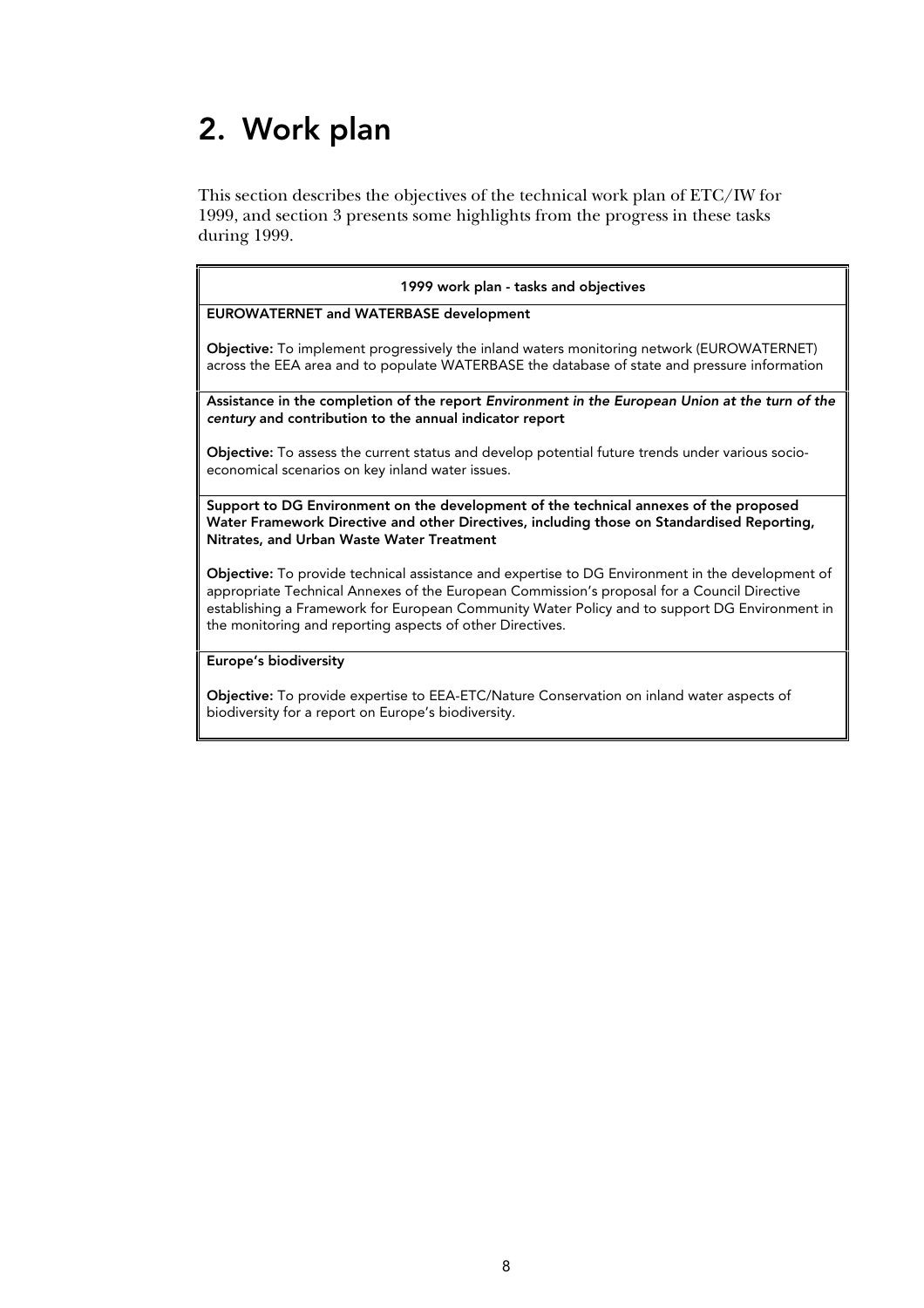## 3. Progress during 1999

#### 3.1. EUROWATERNET and WATERBASE development

The European Environment Agency (EEA) has a mandate from the EU Council of Ministers to produce objective, reliable and comparable information to allow the Commission, Member States and the general public to judge the effectiveness of policy and the needs for policy development. The EEA and the European Environment Information and Observation Network (EIONET) are the main European system for supporting development and implementation of policy through the interactions of networking, moving from national monitoring to European reporting and the establishment of the EEA as the Reference Centre for environmental information. The Monitoring, Data, Information, Assessment and Reporting chain (MDIAR) therefore forms the backbone of the EEA's activities, as presented in EEA's second multiannual work programme (EEA, 1999).,

The European Topic Centre on Inland Waters (ETC/IW) has designed and tested an information and monitoring network, called EUROWATERNET (EEA Topic Reports 10/96 and 11/96, EEA Technical Report no 7/98). EUROWATERNET will provide the European Environment Agency (EEA) with information that it needs to meet the requirements of its customers including the European Commission, other policy makers, national regulatory bodies and the general public. Information is required on:

- the status of Europe's inland water resources, quality and quantity (status and trends assessments) and,
- how these relate and respond to pressures on the environment (cause-effect relationships).

Monitoring is expensive and is unlikely to be undertaken purely for the 'European need.' Therefore, EUROWATERNET is based on current national programmes. Usually, national networks are likely to be more than adequate (in terms of numbers of stations, frequency of monitoring and determinands monitored) to meet the EEA needs. However, should this not be the case, it would be of interest to the countries in terms of possible deficiencies and opportunities to further develop their national networks.

During 1999, ETC/IW with the full cooperation of the PHARE Topic Link on Inland Waters (PTL/IW) has concentrated its efforts on broader implementation of EUROWATERNET and making it more efficient. This has involved improvement in data management and a general survey of how many member countries participate in EUROWATERNET. Participation in the EUROWATERNET/WATERBASE process is one of the five priority actions identified by the EEA Management Board and regular reports are required by the Board to monitor progress. ETC/IW also further developed WATERBASE to connect to national monitoring and data collection, and to EUROSTAT and other international bodies as sources of the data required at European level.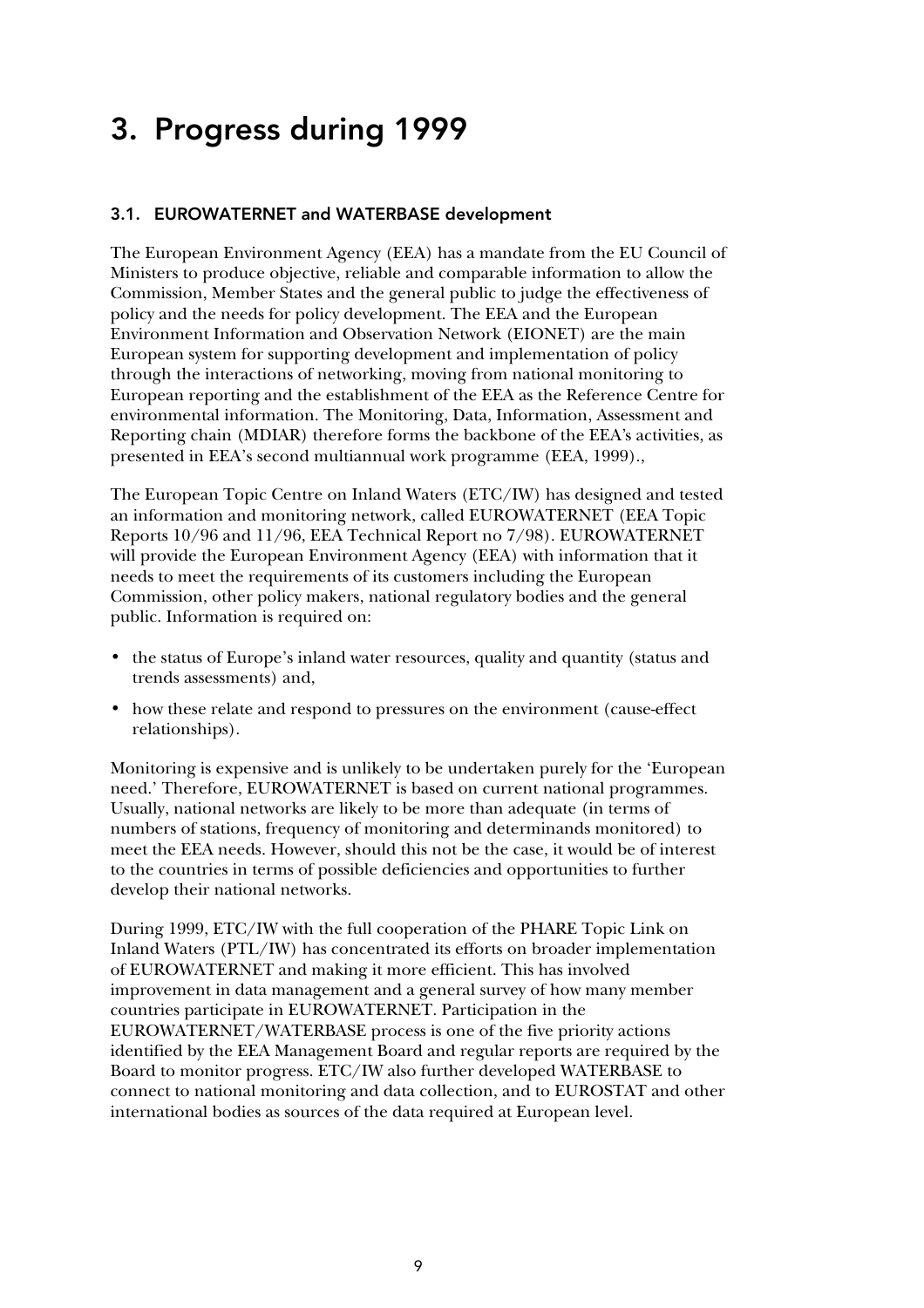ETC/IW with the support of PTL/IW has undertaken the following activities in 1999 in order to establish and progressively implement EUROWATERNET across the EEA area, including the countries of the PHARE programme:

- 1. Produced a country-by-country summary of the level of implementation of EUROWATERNET, highlighting gaps in terms of:
	- type of water body covered;
	- number of river stations, lakes and groundwater bodies included compared to the requirements of the EUROWATERNET basic network;
	- provision of physical characteristics and pressure information; and,
	- distributed national summaries to each country to facilitate further implementation of EUROWATERNET.
- 2. Assisted and advised countries (National Focal Points and National Reference Centres) to facilitate the development and implementation of EUROWATERNET. This has involved visits and detailed discussions in countries, and the provision of technical assistance where required or requested. The following NFPs have been visited:
	- Greece, Iceland, the Netherlands, Sweden, Latvia, Lithuania, Slovak Republic, Bulgaria, Romania, Bosnia and Herzegovina, Czech Republic, Hungary, Poland and Slovenia. (In previous years, most of the EU countries were visited, exceptions being Liechtenstein and Luxembourg).
- 3. Continued data exchange with countries and thereby continued the development of WATERBASE. New information has been received from: Italy (Po valley) and Ireland (rivers). Updated information has been received from France. The UK is revising its selection of river stations.
- 4. Considered links with the proposed Water Framework Directive (WFD), in particular, consideration of the definition and understanding of reference conditions (WFD) and reference rivers and lakes (EUROWATERNET). A technical document was produced for DG Environment and a meeting of national experts on 25 June. There is a growing understanding that EUROWATERNET could be a more generic process and be an important tool in the streamlining of reporting. Many of the reporting requirements of the WFD and other directives as well as the water reporting obligations to EEA could be fulfilled by EUROWATERNET and its associated database: WATERBASE.

The following tables and maps show the progress made in the contribution by NFPs: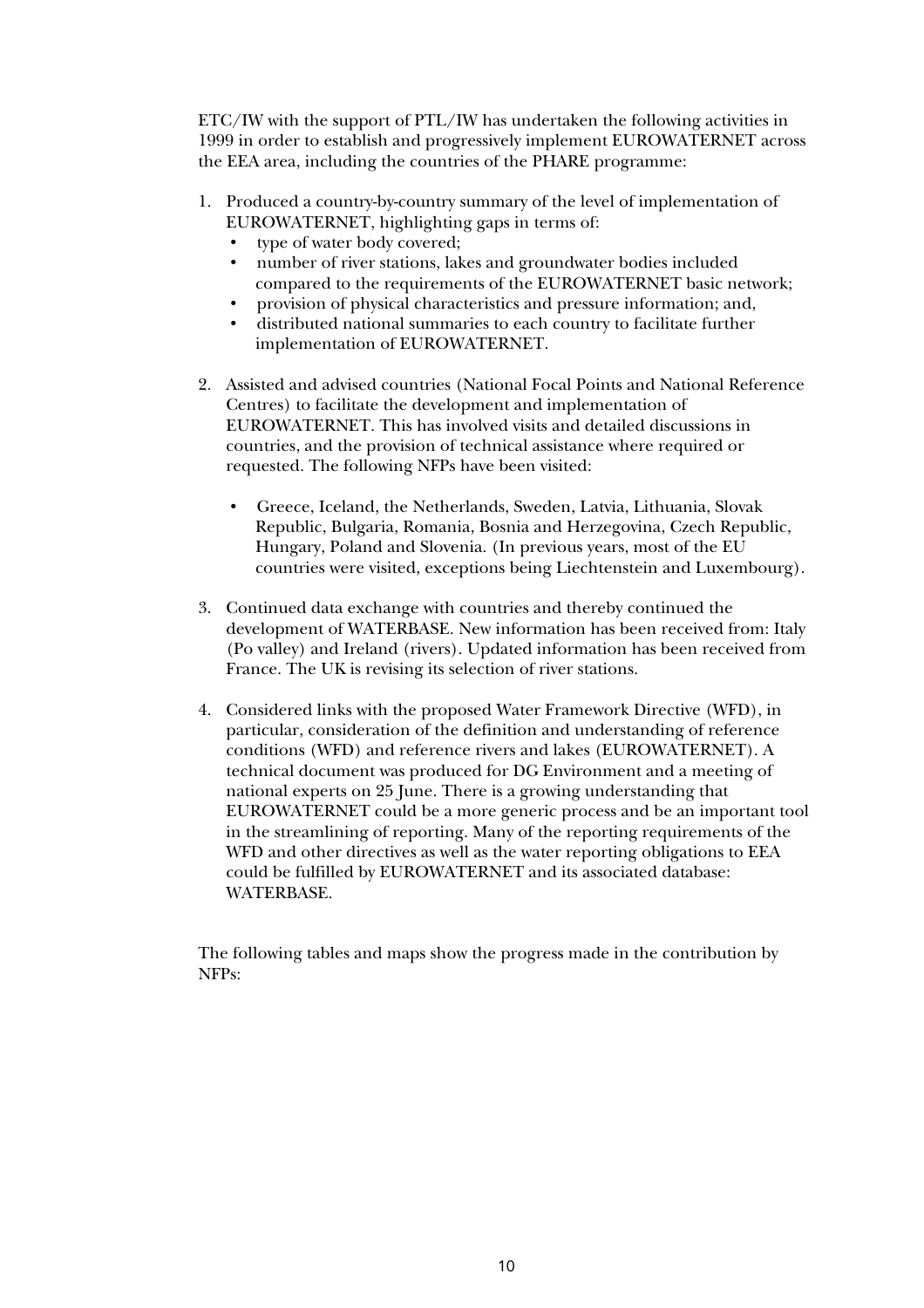| <b>EEA</b> member<br>countries | NFP initial visit<br>- other contact | Follow-up visit | Data flow through<br><b>EUROWATERNET</b> | Additional data<br>provided in AR 4* |
|--------------------------------|--------------------------------------|-----------------|------------------------------------------|--------------------------------------|
| Austria                        | Partner                              | No.             | No                                       | Yes                                  |
| Belgium                        | Yes (Wallonia)                       | <b>No</b>       | No                                       | Yes                                  |
|                                | <b>ETC Partner</b>                   | No.             | No                                       | Yes                                  |
|                                | (Flanders)                           |                 |                                          |                                      |
| Denmark                        | <b>ETC Partner</b>                   | No.             | <b>Yes</b>                               |                                      |
| Finland                        | Yes                                  | Yes             | <b>No</b>                                | Yes                                  |
| France                         | <b>ETC Partner</b>                   | No.             | <b>Yes</b>                               |                                      |
| Germany                        | <b>ETC Secondment</b>                | No.             | <b>Yes</b>                               |                                      |
| Greece                         | Yes                                  | No - required   | <b>No</b>                                |                                      |
| Iceland                        | Yes                                  | No.             | No                                       |                                      |
| Ireland                        | Yes                                  | <b>No</b>       | Yes                                      |                                      |
| Italy                          | Yes                                  | <b>No</b>       | Yes (Po)                                 |                                      |
| Liechtenstein                  | No                                   | <b>No</b>       | No                                       |                                      |
| Luxembourg                     | No                                   | <b>No</b>       | No.                                      |                                      |
| Netherlands                    | Yes                                  | <b>No</b>       | No.                                      |                                      |
| Norway                         | Yes                                  | <b>No</b>       | Yes                                      |                                      |
| Portugal                       | <b>ETC Partner</b>                   | No.             | No                                       |                                      |
| Spain                          | <b>ETC Partner</b>                   | <b>No</b>       | Yes                                      |                                      |
| Sweden                         | Yes                                  | Yes             | No                                       | Yes                                  |
| UK                             | <b>ETC</b> Leader                    | Yes             | Yes                                      |                                      |

### Table 3.1 Contributions of NFPs to EUROWATERNET-rivers

| <b>PHARE</b> countries | NFP initial visit  | Follow-up | Data flow through   | Additional data   |
|------------------------|--------------------|-----------|---------------------|-------------------|
|                        | - other contact    | visit     | <b>EUROWATERNET</b> | provided in AR 4* |
| Albania                | No                 | No        | <b>No</b>           |                   |
| Bosnia and             | Yes                | No        | No                  | Yes               |
| Herzegovina            |                    |           |                     |                   |
| Bulgaria               | Yes                | No        | No                  | Yes               |
| <b>Czech Republic</b>  | <b>PTL Partner</b> | No        | Yes                 |                   |
| Estonia                | Yes                | No        | No                  | Yes               |
| <b>FYROM</b>           | No.                | No        | <b>No</b>           | Yes               |
| Hungary                | PTL Leader         | No        | Yes                 |                   |
| Latvia                 | Yes                | No        | No                  | Yes               |
| Lithuania              | Yes                | No        | <b>No</b>           |                   |
| Poland                 | <b>PTL Partner</b> | No        | Yes                 |                   |
| Romania                | Yes                | No        | No                  | Yes               |
| Slovak Republic        | Yes                | No        | <b>No</b>           | Yes               |
| Slovenia               | <b>PTL Partner</b> | No        | Yes                 |                   |

\*AR 4 = Data provided for EEA assessment report No 4 Nutrients in European ecosystems, (EEA, 1999).

Every member country has committed itself to the concept of EUROWATERNETrivers and to providing data. By the end of 1999, eight of the 18 EEA member countries and four of the 13 PHARE countries had submitted data through the EUROWATERNET process.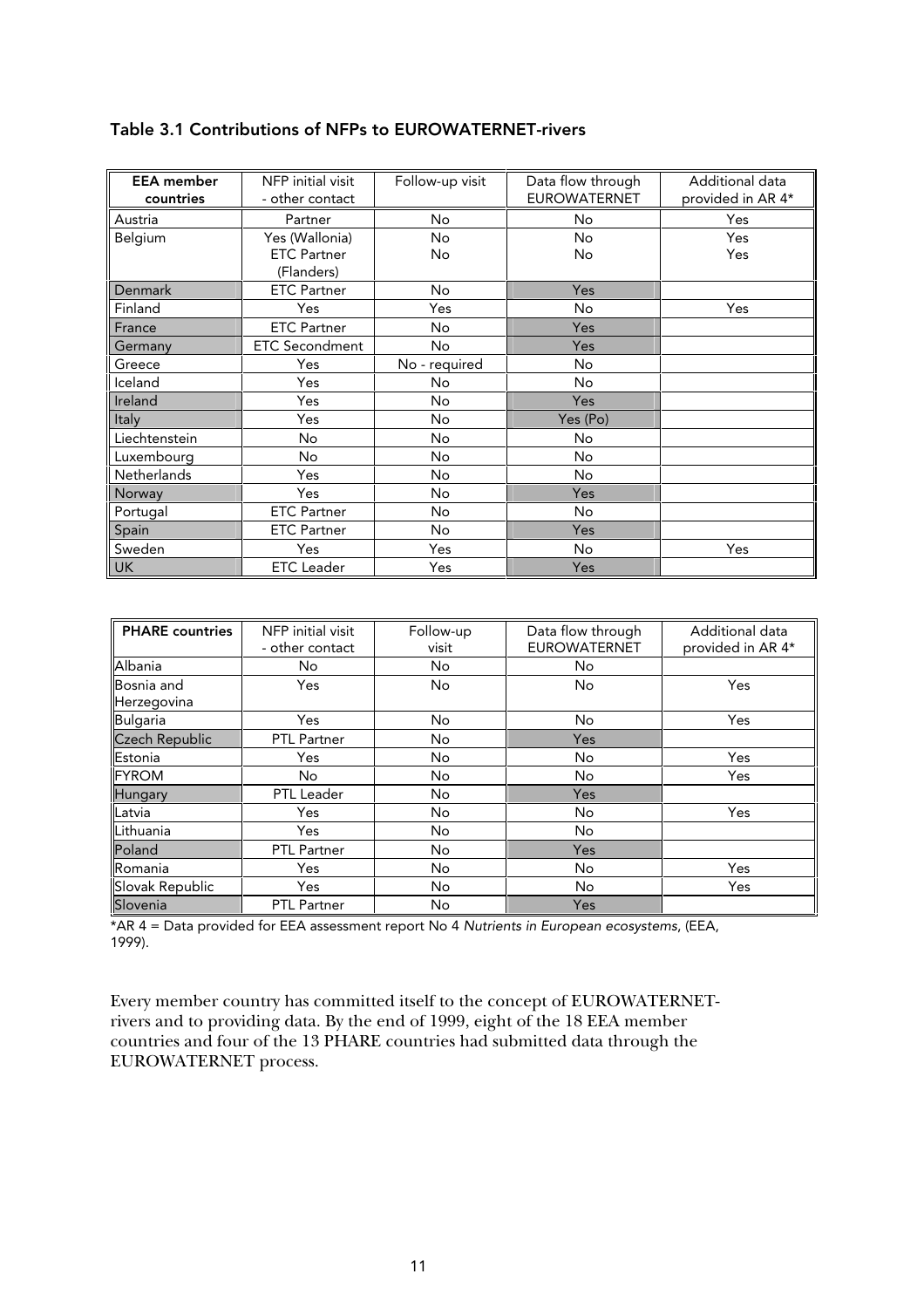Map 3.1 EUROWATERNET-river stations in Europe for which geographic coordinates have been provided

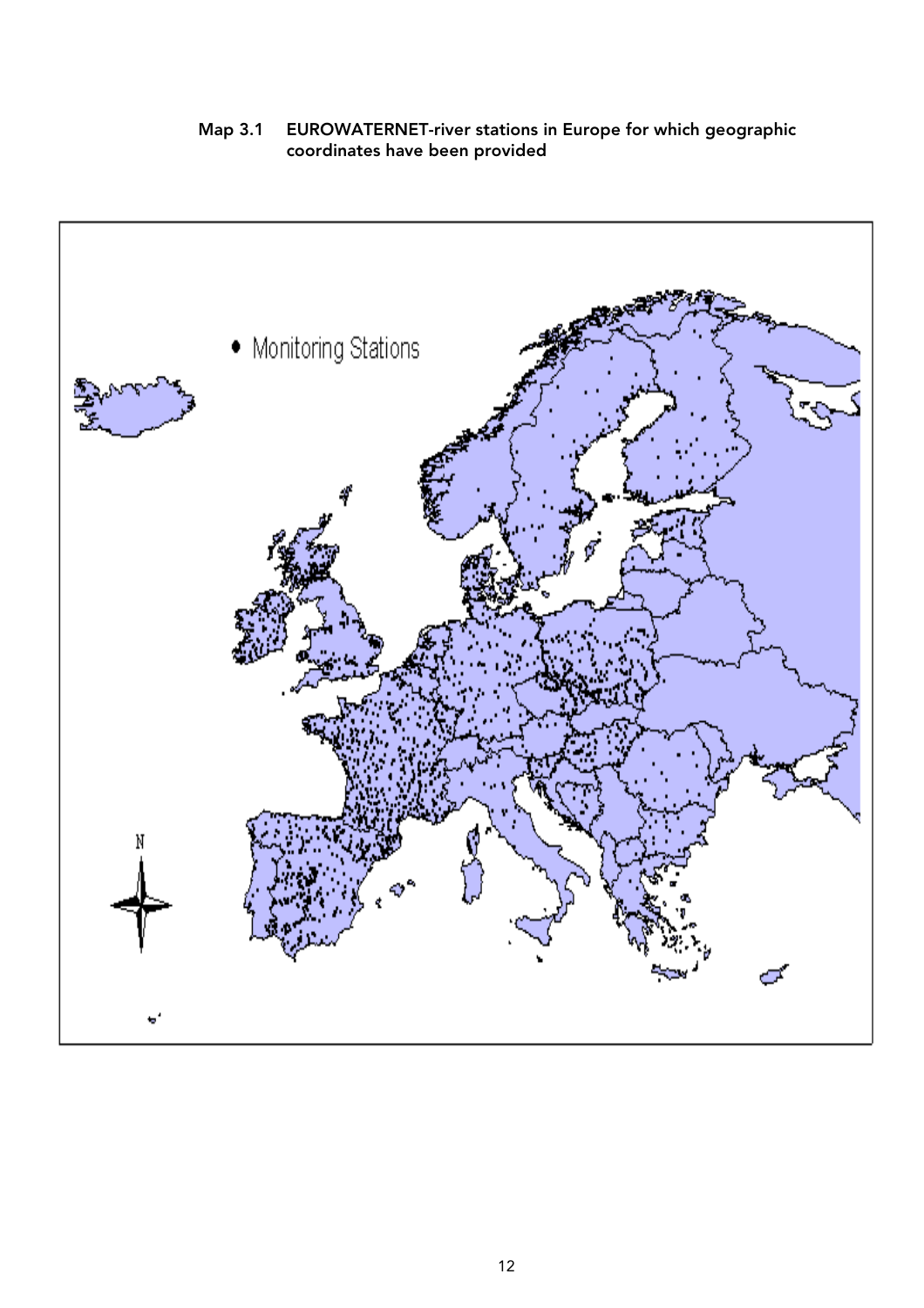| <b>EEA</b> member  | NFP initial visit     | Follow-up | Data flow through   | Additional data  |
|--------------------|-----------------------|-----------|---------------------|------------------|
| countries          | - other contact       | visit     | <b>EUROWATERNET</b> | provided in AR 4 |
| Austria            | <b>ETC Partner</b>    | No.       | <b>No</b>           | Yes              |
| Belgium            | Yes (Wallonia)        | No.       | No                  |                  |
| Denmark            | <b>ETC Partner</b>    | No        | Yes                 |                  |
| Finland            | Yes                   | Yes       | Yes                 |                  |
| France             | <b>ETC Partner</b>    | No.       | No                  | Yes              |
| Germany            | <b>ETC Secondment</b> | No.       | Yes                 |                  |
| Greece             | Yes                   | No        | No                  |                  |
| lceland            | Yes                   | <b>No</b> | No                  |                  |
| Ireland            | Yes                   | No.       | <b>No</b>           | Yes              |
| Italy              | Yes                   | <b>No</b> | <b>No</b>           |                  |
| Liechtenstein      | No.                   | <b>No</b> | No                  |                  |
| Luxembourg         | No                    | No        | No.                 |                  |
| <b>Netherlands</b> | Yes                   | <b>No</b> | No                  | Yes              |
| Norway             | Yes                   | <b>No</b> | No                  | Yes              |
| Portugal           | <b>ETC Partner</b>    | No.       | No.                 | Yes              |
| Spain              | <b>ETC Partner</b>    | No.       | No.                 | Yes              |
| Sweden             | Yes                   | No.       | <b>No</b>           | Yes              |
| <b>UK</b>          | <b>ETC</b> Leader     | No        | Yes                 |                  |

#### Table 3.2 Contributions of NFPs to EUROWATERNET-lakes

| <b>PHARE</b> countries | NFP initial visit  | Follow-up | Data flow through   | Additional data  |
|------------------------|--------------------|-----------|---------------------|------------------|
|                        |                    | visit     | <b>EUROWATERNET</b> | provided in AR 4 |
| <b>Albania</b>         | No                 | <b>No</b> | No                  |                  |
| Bosnia and             | Yes                | No        | No                  |                  |
| Herzegovina            |                    |           |                     |                  |
| Bulgaria               | Yes                | No        | <b>No</b>           | Yes              |
| Czech Republic         | PTL Partner        | No        | No                  | Yes              |
| Estonia                | No                 | <b>No</b> | No                  | Yes              |
| <b>IFYROM</b>          | No                 | <b>No</b> | <b>No</b>           | Yes              |
| Hungary                | <b>PTL</b> Leader  | <b>No</b> | <b>No</b>           | Yes              |
| Latvia                 | Yes                | No        | No                  | Yes              |
| <b>ILithuania</b>      | Yes                | No        | <b>No</b>           | Yes              |
| Poland                 | <b>PTL Partner</b> | <b>No</b> | Yes                 | Yes              |
| Romania                | Yes                | No        | <b>No</b>           | Yes              |
| Slovak Republic        | Yes                | No        | <b>No</b>           |                  |
| Slovenia               | <b>PTL Partner</b> | No        | Yes                 | Yes              |

Every country has committed itself to EUROWATERNET-lakes and to providing data. By the end of 1999, four of the 18 EEA member countries and two of the 13 PHARE countries had submitted data through the EUROWATERNET process.

The state of development of the lake network reflects the general situation in Europe where lake monitoring networks are less advanced than for rivers.

The following map (Map 3.2) shows the position of designated EUROWATERNET-lake stations (where the geographic coordinates have been provided).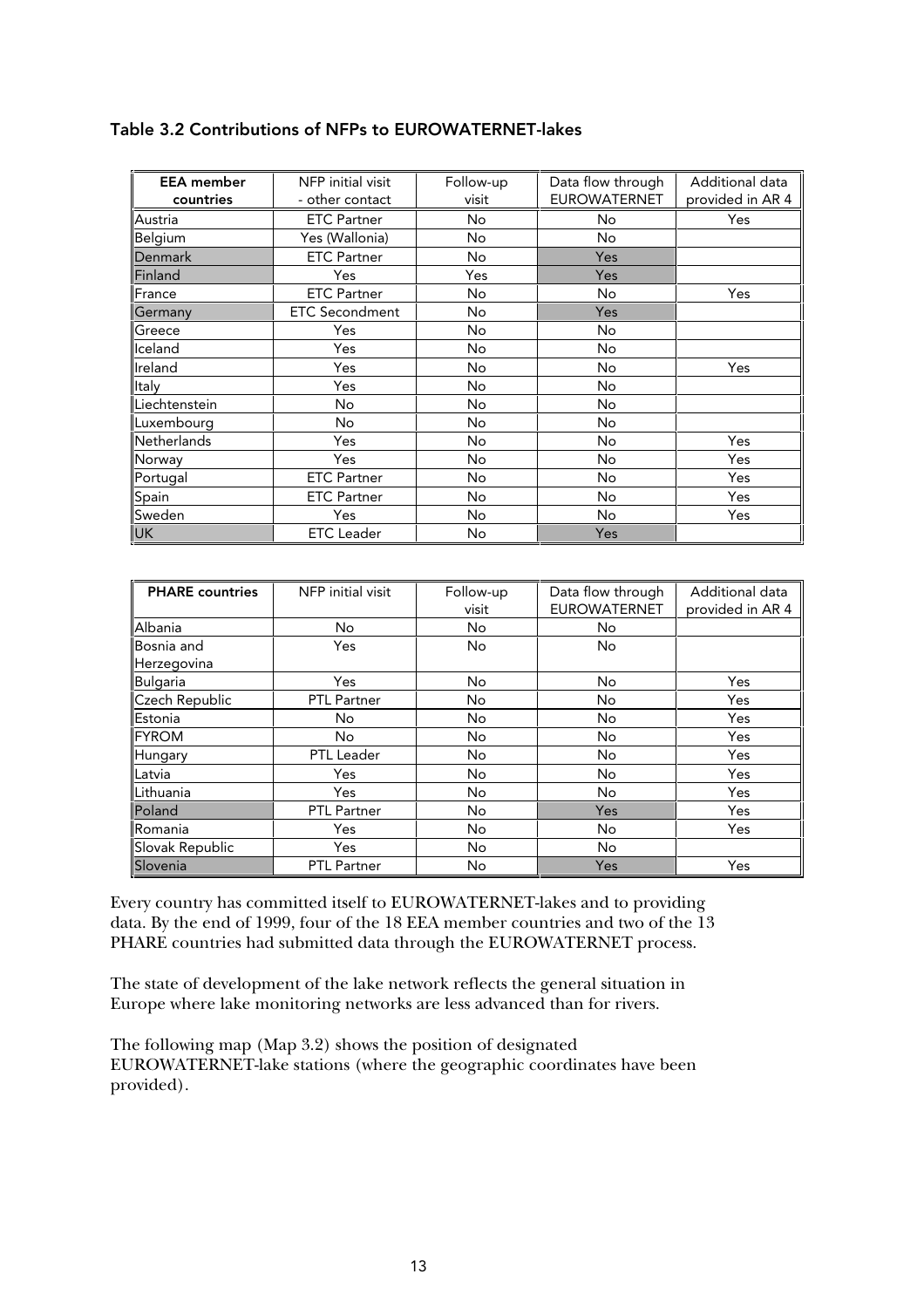

Map 3.2 EUROWATERNET-lake stations in Europe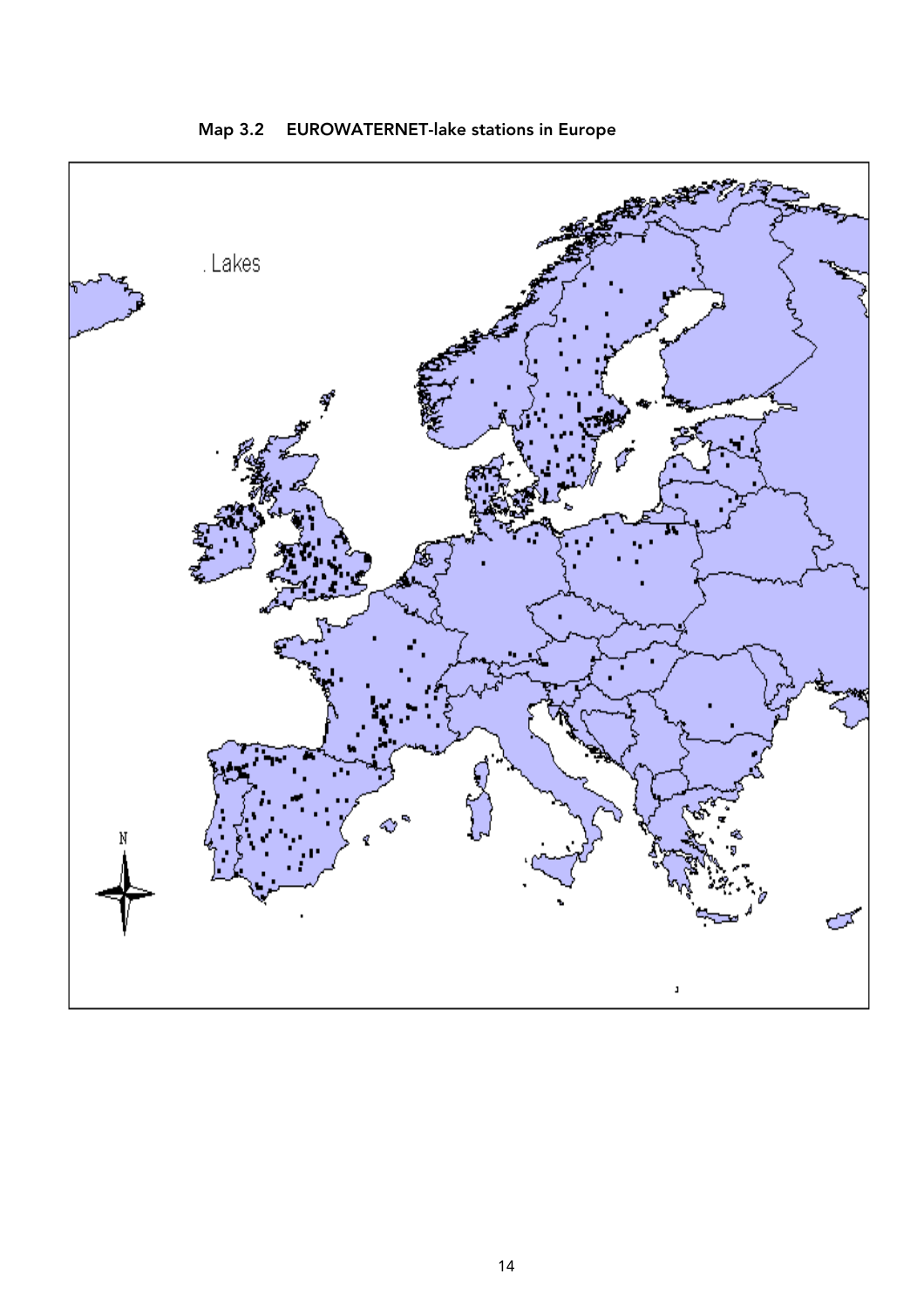| <b>EEA member countries</b> | <b>NFP</b>            | Follow-up     | Data flow through   |
|-----------------------------|-----------------------|---------------|---------------------|
|                             | initial visit         | visit         | <b>EUROWATERNET</b> |
| Austria                     | Partner               | No.           | Yes                 |
| Belgium                     | Yes (Wallonia)        | <b>No</b>     | No                  |
|                             | <b>ETC Partner</b>    |               |                     |
|                             | (Flanders)            |               |                     |
| Denmark                     | <b>ETC Partner</b>    | No.           | Yes                 |
| Finland                     | Yes                   | Yes           | Yes                 |
| France                      | <b>ETC Partner</b>    | No.           | Yes                 |
| Germany                     | <b>ETC Secondment</b> | Yes           | Yes                 |
| Greece                      | Yes                   | No - required | No                  |
| Iceland                     | Yes                   | No            | No                  |
| Ireland                     | Yes                   | No            | No                  |
| Italy                       | Yes                   | <b>No</b>     | No                  |
| Liechtenstein               | No.                   | No            | No                  |
| Luxembourg                  | No                    | No            | No                  |
| <b>Netherlands</b>          | Yes                   | <b>No</b>     | Yes                 |
| Norway                      | Yes                   | No            | Yes                 |
| Portugal                    | <b>ETC Partner</b>    | No            | No                  |
| Spain                       | <b>ETC Partner</b>    | No            | Yes                 |
| Sweden                      | Yes                   | No            | No                  |
| <b>UK</b>                   | <b>ETC</b> Leader     | Yes           | Yes                 |

| <b>PHARE</b> countries | <b>NFP</b>         | Follow-up | Data flow through   |
|------------------------|--------------------|-----------|---------------------|
|                        | Initial visit      | visit     | <b>EUROWATERNET</b> |
| Albania                | No                 | No        | No                  |
| Bosnia and Herzegovina | Yes                | No        | No                  |
| <b>Bulgaria</b>        | Yes                | No        | No                  |
| <b>Czech Republic</b>  | <b>PTL Partner</b> | No        | Yes                 |
| Estonia                | No                 | No        | No                  |
| <b>FYROM</b>           | No                 | No        | No                  |
| Hungary                | PTL Leader         | No        | Yes                 |
| Latvia                 | Yes                | No        | No                  |
| Lithuania              | Yes                | No        | No                  |
| Poland                 | PTL Partner        | No        | No                  |
| Romania                | Yes                | No        | No                  |
| Slovak Republic        | Yes                | No        | No                  |
| Slovenia               | <b>PTL Partner</b> | No        | Yes                 |

Every country has committed itself to EUROWATERNET-groundwater and to providing data. By the end of 1999, nine of the 18 EEA member countries and three of the thirteen PHARE countries had submitted data through the EUROWATERNET process.

In year 2000, the next steps of implementation of EUROWATERNET will be:

- 1. Follow-up visits where required, and technical assistance (WRc, AWW and NERI)
- 2. Supply of information required for development of annual indicators report
- 3. Contact countries for most recent data, i.e. from 1998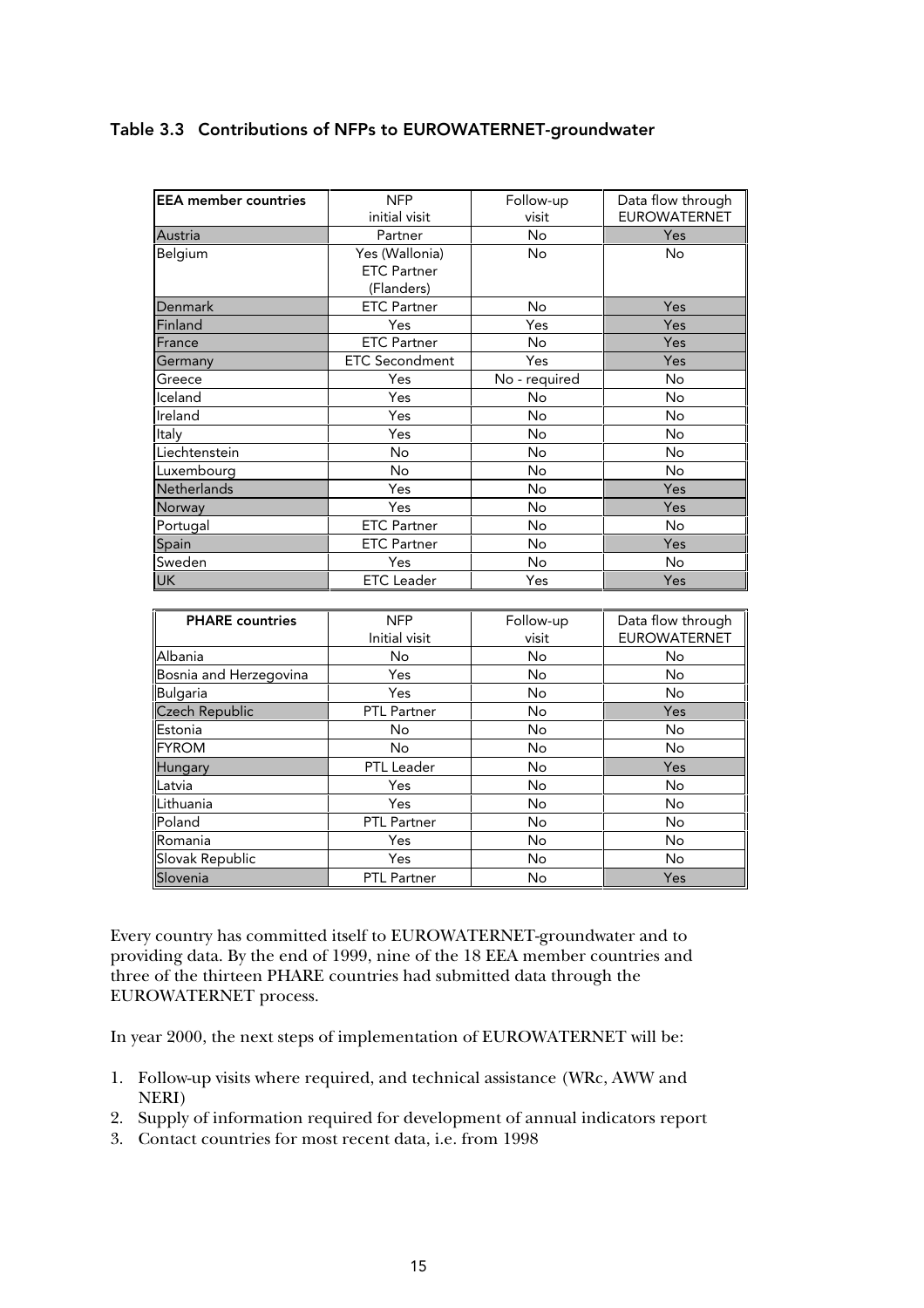Data will be required for rivers: nutrients (N and P) and organic pollution indicators (BOD, DO, COD, TOC); for lakes: nutrients (N and P) and organic pollution indicators (BOD, DO, COD, TOC), Secchi disc depth; for groundwater: pH, conductivity, DO, nitrate, nitrite, chloride, and other important quality determinands such as heavy metals and pesticides.

#### 3.2. Assistance in the completion of the report Environment in the European Union at the turn of the century and contribution to the annual indicator report

During 1999, ETC/IW was responsible for the chapter on water stress, in the EEA report: *Environment in the European Union at the turn of the century* (working title EU 98 Report)(EEA, 1999).

Water stress is mainly caused by activities in two sectors: agriculture and industry and, to a lesser extent, by household activities. Most progress on reducing water stress has been made in industry and households. Little progress has been seen in agriculture. EU countries are abstracting around 21 % of their renewable water resources each year, which is within the recognised sustainability threshold. However, there are large regional differences particularly in southern Europe. Water abstraction will increase very slowly in the EU and water pricing is now an important policy tool to reduce the demand for water.

The quality of rivers has improved. There are fewer heavily polluted rivers in the EU due to policies on wastewater discharges and phosphate-free detergents. Phosphorus and organic matter discharges have been significantly reduced but nitrates have remained approximately stable. This probably reflects the diffuse inputs from largely agricultural sources which are poorly controlled.

The ETC/IW contributed to the first annual EEA indicator-based report (Environmental Signals) to be published in 2000 by developing indicators for eutrophication and water stress. The main objectives of these indicators are to show the trends in the evolution of the quality and quantity of water and to assess the effectiveness of European water directives.

Within the DPSIR assessment framework (Driving Forces, Pressures, State, Impact, Responses) adopted by the EEA eutrophication indicators are:

- Inputs of nitrogen from point discharges (domestic and industrial) and diffuse sources (from agriculture), P;
- Inputs of phosphorus from industry, households, agriculture and background, P;
- Nitrogen balance inputs from fertilisers, manure, atmospheric deposition, biological fixation and others, P;
- Concentrations of total nitrogen and total phosphorus in large rivers, S;
- Concentration of total phosphorus in lakes, S;
- Status of nitrate in groundwater (exceedances of Drinking Water Directive guide and limit values), S;
- Temporal development of nitrate in groundwater, S;
- Temporal development of nitrate and phosphate in coastal waters, S;
- Temporal trends in DO levels at the bottom of the major seas, S;
- Loads of total nitrogen and total phosphorus to coastal waters, P;
- Development of urban waste water treatment processes, R;
- Development of point source emissions of phosphorus, P.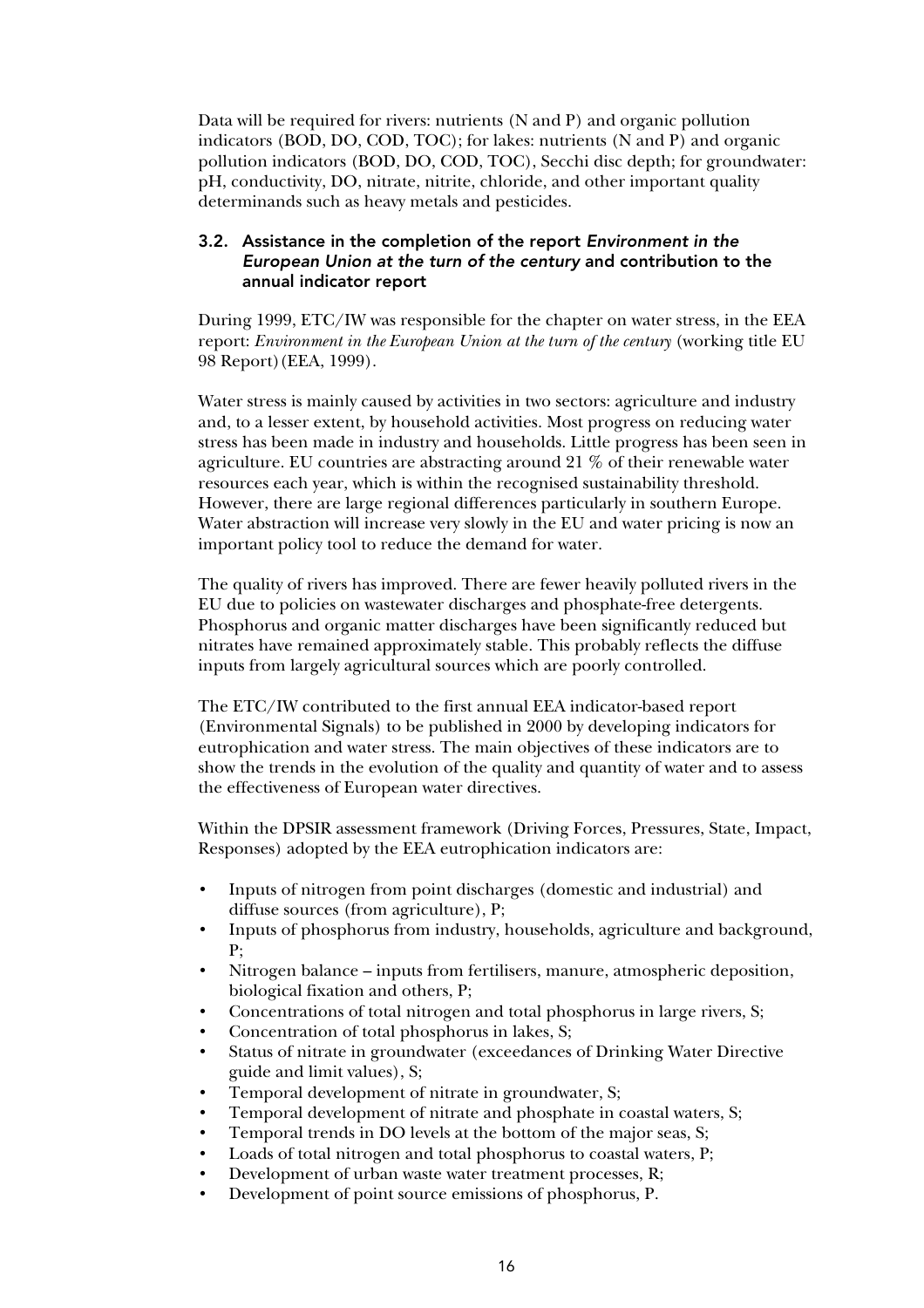Water stress indicators are:

- Volumes of water used by energy, industry, agriculture, urban and other sectors, P;
- Water used for public water supply, P.

Some examples of the information that these indicators provide are presented below:

#### **Point source emissions of phosphorus**

A number of policy initiatives and national measures aimed at reducing phosphorus emissions from point source discharges have been implemented. At EU level the construction of new, and upgrading of old, wastewater treatment plants in response to the Urban Waste Water Treatment Directive has had a positive effect on reducing phosphorus (and organic matter) emissions (Figure  $(3.1)$ .

The emissions indicator describes the trend in point source discharges of phosphorus and shows how households and industry have contributed to these reductions.



#### Figure 3.1 Index of phosphorus discharge from urban wastewater treatment plants

The indicator presents the average index from Denmark, Finland, the Netherlands, Norway, Sweden and Nordrhein-Westfalen (Germany).

#### **Phosphorus in lakes**

Measures to reduce phosphorus load into lakes e.g. wastewater treatment with phosphorus precipitation and diversion of discharges to downstream of lakes, were introduced in the 1970s and 1980s.

Phosphorus is retained in lake sediments during periods of high load and may be released after the external load is reduced. This means that lakes respond far slower than rivers to reductions in the load of phosphorus.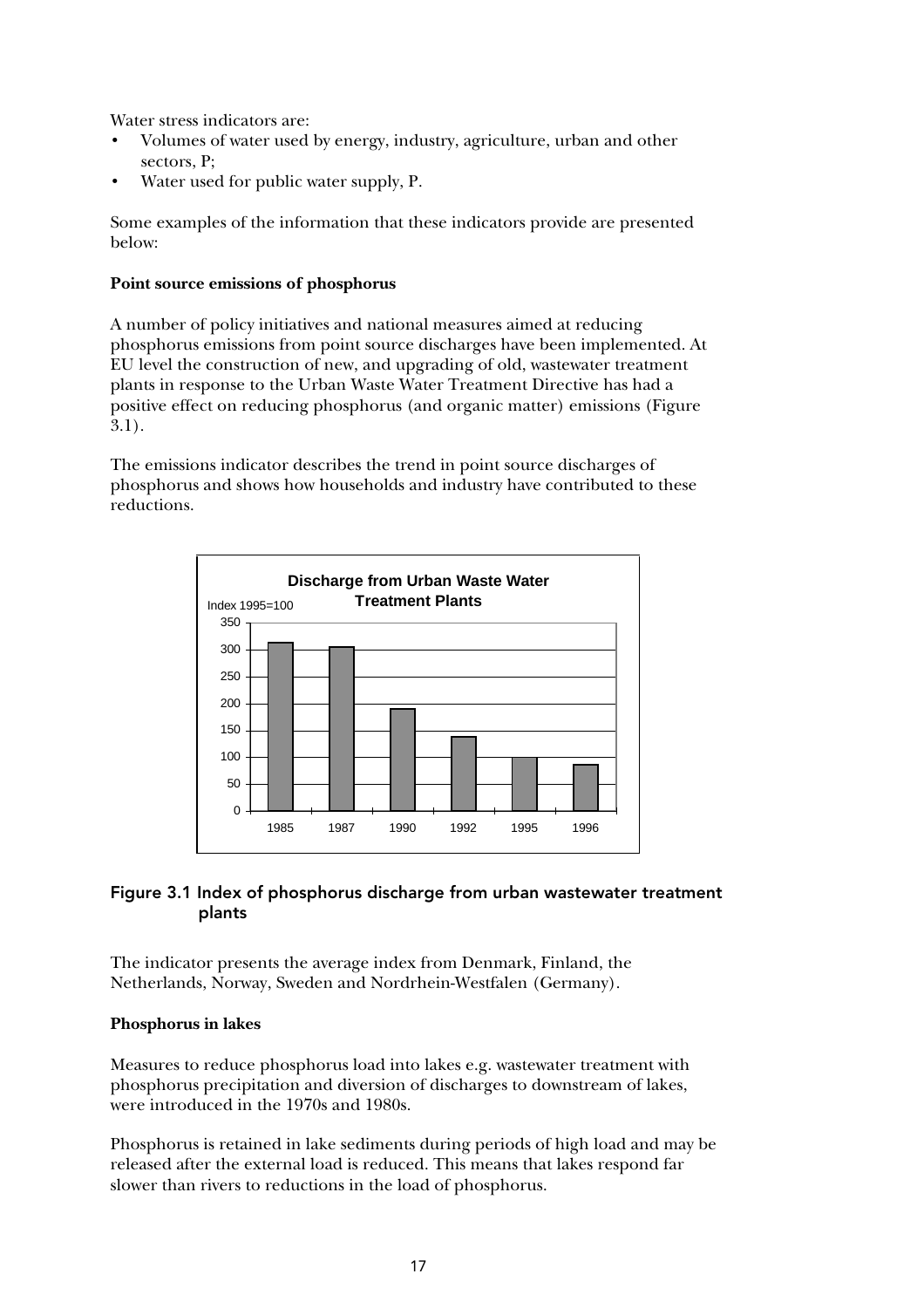

#### Figure 3.2 Development in concentration (in µg/l P) of total phosphorus in lakes in the EEA area – mean of 5-year periods

This indicator is based on results from a selection of lakes in Europe: 5 from Austria, 5 from Germany, 13 from Denmark, 71 from Finland, 4 from France, 6 from Ireland, 2 from the Netherlands, 4 from Norway and 6 from Sweden.

The concentration of phosphorus in highly eutrophic lakes in the EEA area has decreased since the early 1980s, whereas there have only been slight changes in lakes in general.

#### **Status of nitrate in groundwater**

In the European Union the concentration of nitrate in drinking waters has been regulated since 1980 by the Drinking Water Directive. This establishes a guide value of nitrate of  $25 \text{ mg NO}_3/1$  (5.6 mg N/l) and a maximum admissible concentration (limit value) of  $50 \text{ mg NO}_3/1$  (11.3 mg N/l). These thresholds are now widely accepted for the protection of human health.

Groundwater is the major resource for drinking water in many countries of Europe. Nitrate is one of the most important pollutants in drinking water because nitrate rapidly reduces to nitrite in the body which is linked to formation of cancers. Generally, nitrate in groundwater originates from the nitrogen surplus applied to agricultural soils.

Most public groundwater supplies in the EU are generally from deep wells which, in most cases, are not affected by high nitrate levels. In contrast, private and small communal supplies are usually derived from shallow groundwater sources, often with high nitrate levels exposing the population to higher risk of illness.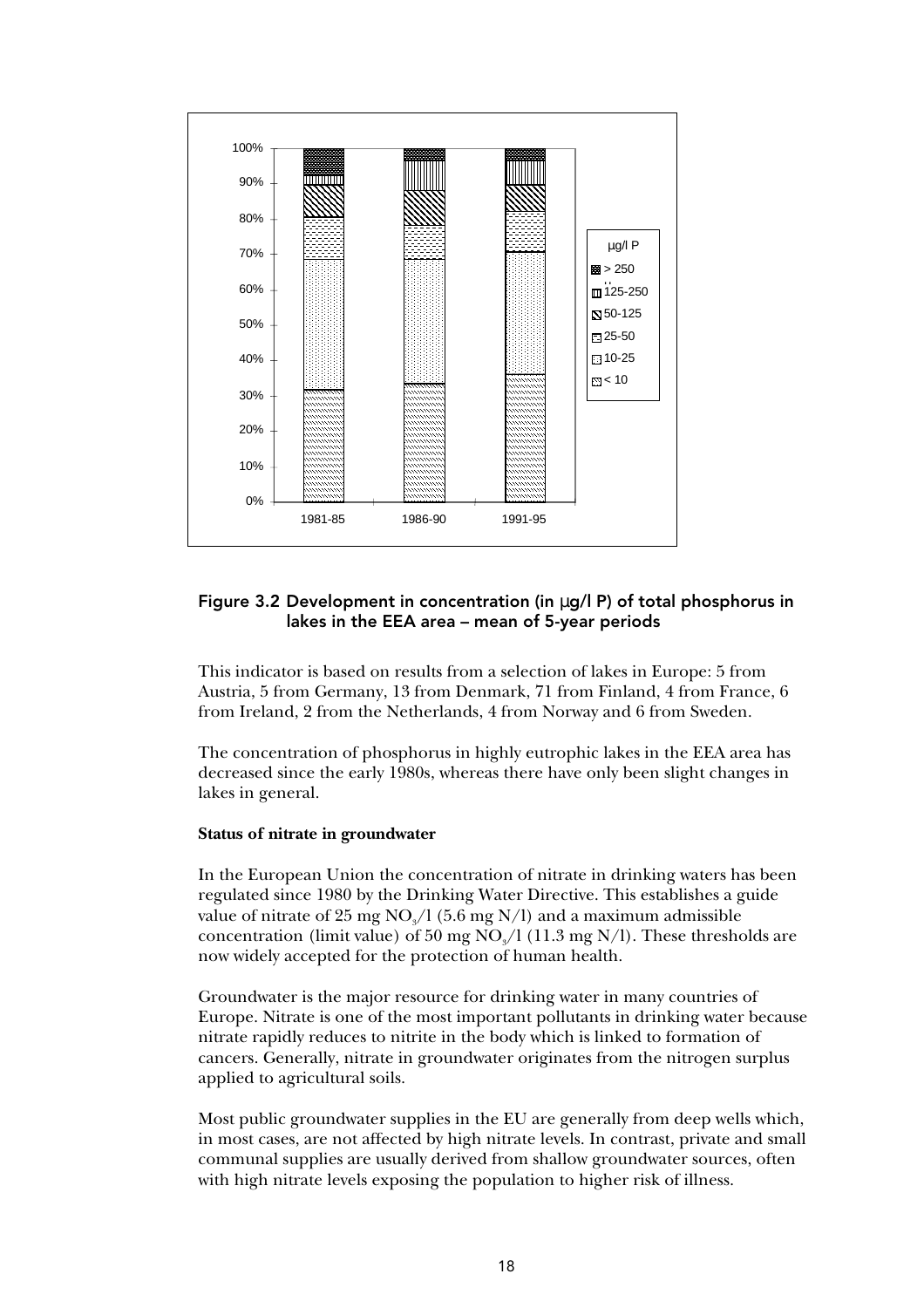

Figure 3.3 Nitrate concentrations in groundwater bodies

The indicator presents the percentage of groundwater bodies where the guide value and the limit value (Drinking Water Directive (80/778 EEC)) are exceeded very frequently ( $> 50\%$  of sampling sites), frequently ( $> 25\%$ ), rarely (0–25 %) and not. Comparison of results is calculated from two different databases (Data source: Pilot Implementation EUROWATERNET-groundwater (2000); Groundwater Quality and Quantity in Europe (1999)).

The guide value of  $25 \text{ mg NO}_\text{s}/\text{l}$  is exceeded at more than half of the groundwater sampling sites, while the maximum limit is exceeded at around one quarter of the sampling sites.

#### **Water use by sectors**

The use of water across Europe is as varied as are the constituent countries, because of different climates, cultures, habits, economies and natural conditions.

The sectoral water use indicator (Figure 3.4) provides an overview of the importance of the different socio-economic sectors to the total water consumption in the EEA area. The indicator highlights water abstraction in central and southern EU countries due to the high water use for irrigation. Consumptive water uses are highest for the agricultural sector, due to high evaporation losses. In contrast, the use of water for cooling in the energy production sector is relatively non-consumptive.

Urban water demand is the dominant user sector in many central EU and Nordic countries, but is of lesser importance in southern EU countries (Figure 3.5). This demand rose steadily from 1980 to 1990 in most countries, driven by rising population, and increases in per-capita consumption as the standard of living improved. It is expected that household use will stabilise or even decline in the future reflecting demographic trends and use of more water-efficient appliances. Agricultural demand in all countries is dominated by irrigation. In the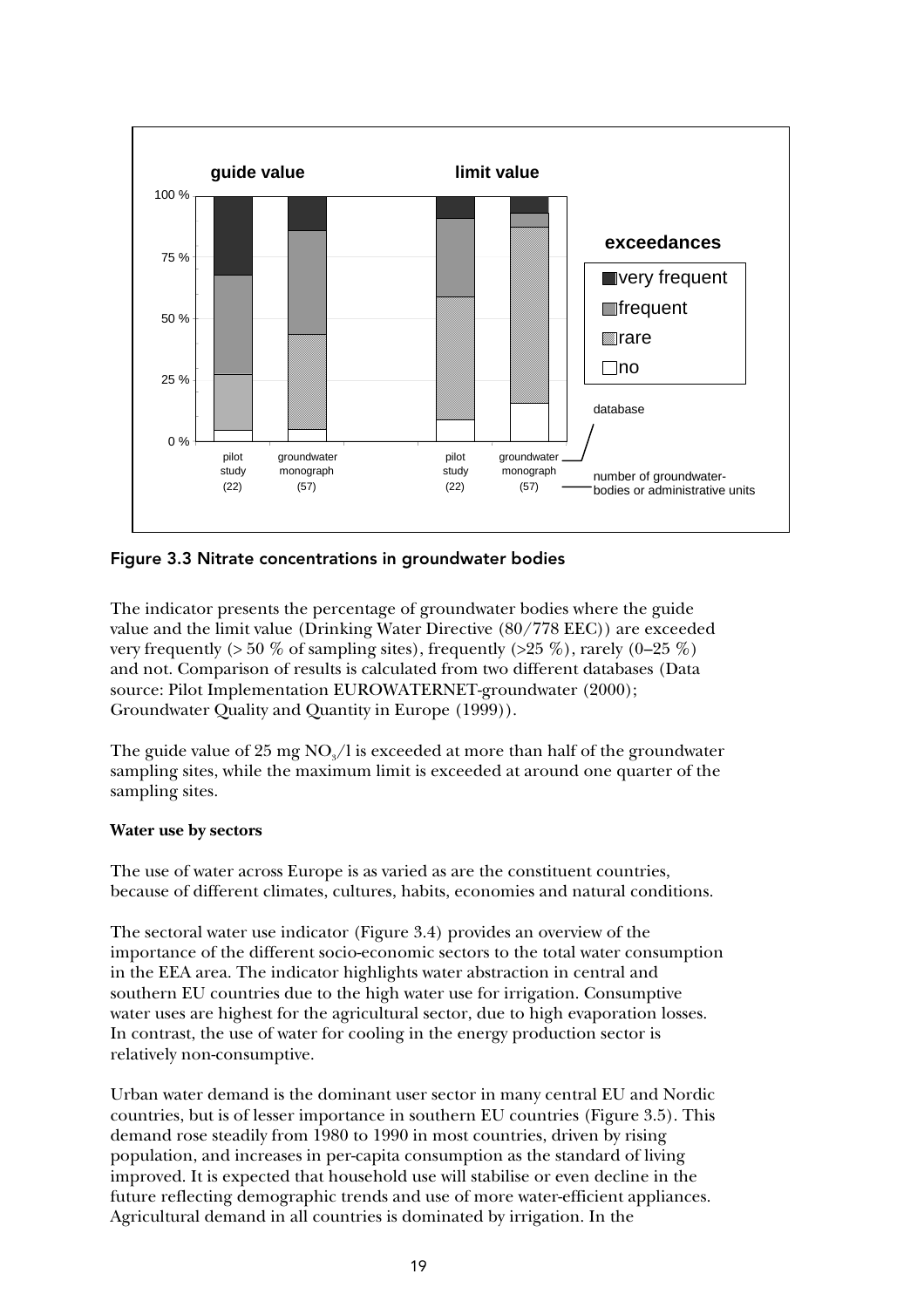Mediterranean countries, agriculture is the most important use of abstracted water. This is in marked contrast to northern and central EU countries where, on average, less than 10 % of the water resources are used for irrigation. The volume of irrigation water applied depends on climate, the crop being cultivated, the area being irrigated and the method of application.

Industrial use of water varies greatly between countries and comparisons are complicated by the possible inclusion of cooling water in some national statistics and exclusion in others. The quantities of water abstracted for cooling are generally far in excess of that used by industrial processes. However, this is regarded as a 'non-consumptive' use as water is generally returned to source unchanged apart from an increase in temperature and some contamination by biocides. In most EEA countries industrial abstractions have been declining slowly since 1980. In Western Europe this is due, primarily, to economic recession with plant closures in heavy water-using industries such as textiles, iron and steel and a move towards less water intensive service industries. Technological improvements in water-using equipment and increased recycling are also contributing to the decline.



Figure 3.4 Water use by sectors in the EEA area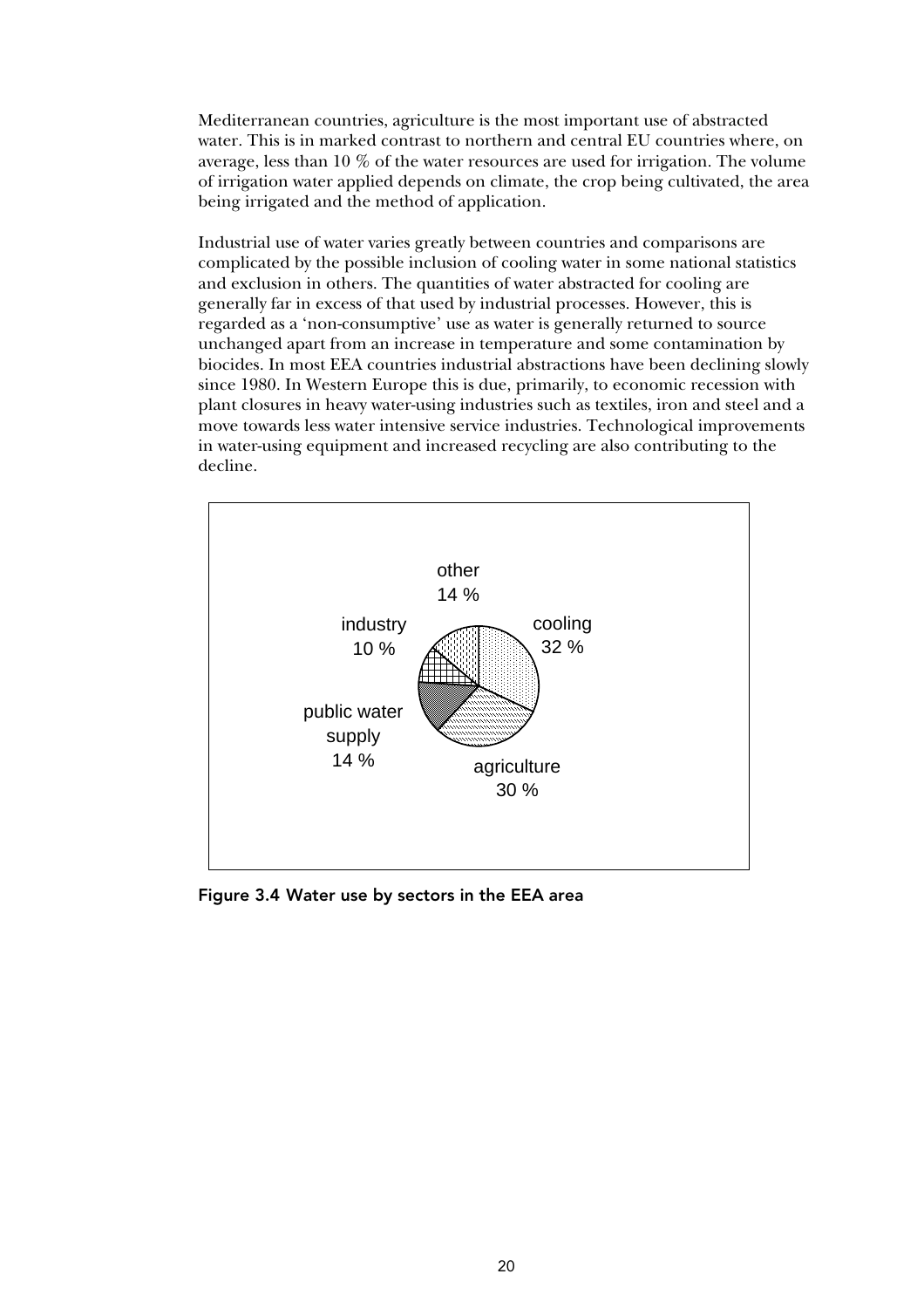

\* Finland, Iceland, Norway, Sweden

\*\* Austria, Belgium, Denmark, Germany, Ireland, Luxembourg, the Netherlands, United Kingdom \*\*\* France, Greece, Italy, Portugal, Spain

#### Figure 3.5 Water use by sector in selected regions

#### **Public water supply**

Many national action plans on water resources focus on Public Water Supply and water savings. At the EU level there has been no general policy in relation to PWS. However, the proposed Water Framework Directive (COM(97) 49 final) has the overall purpose to establish a framework which:

- prevents further deterioration and protects and enhances the status of aquatic ecosystems and with regard to their water needs, terrestrial ecosystems; and,
- promotes sustainable water consumption based on long-term protection of available water resources, and thereby contributes to the provision of a supply of water of the qualities and in the quantities needed for the sustainable use of these resources.

The total PWS per person varies between less than 200 l/day in Portugal and Greece to more than 330 l/day in England and Wales, Norway, Italy and Ireland (Figure 3.6).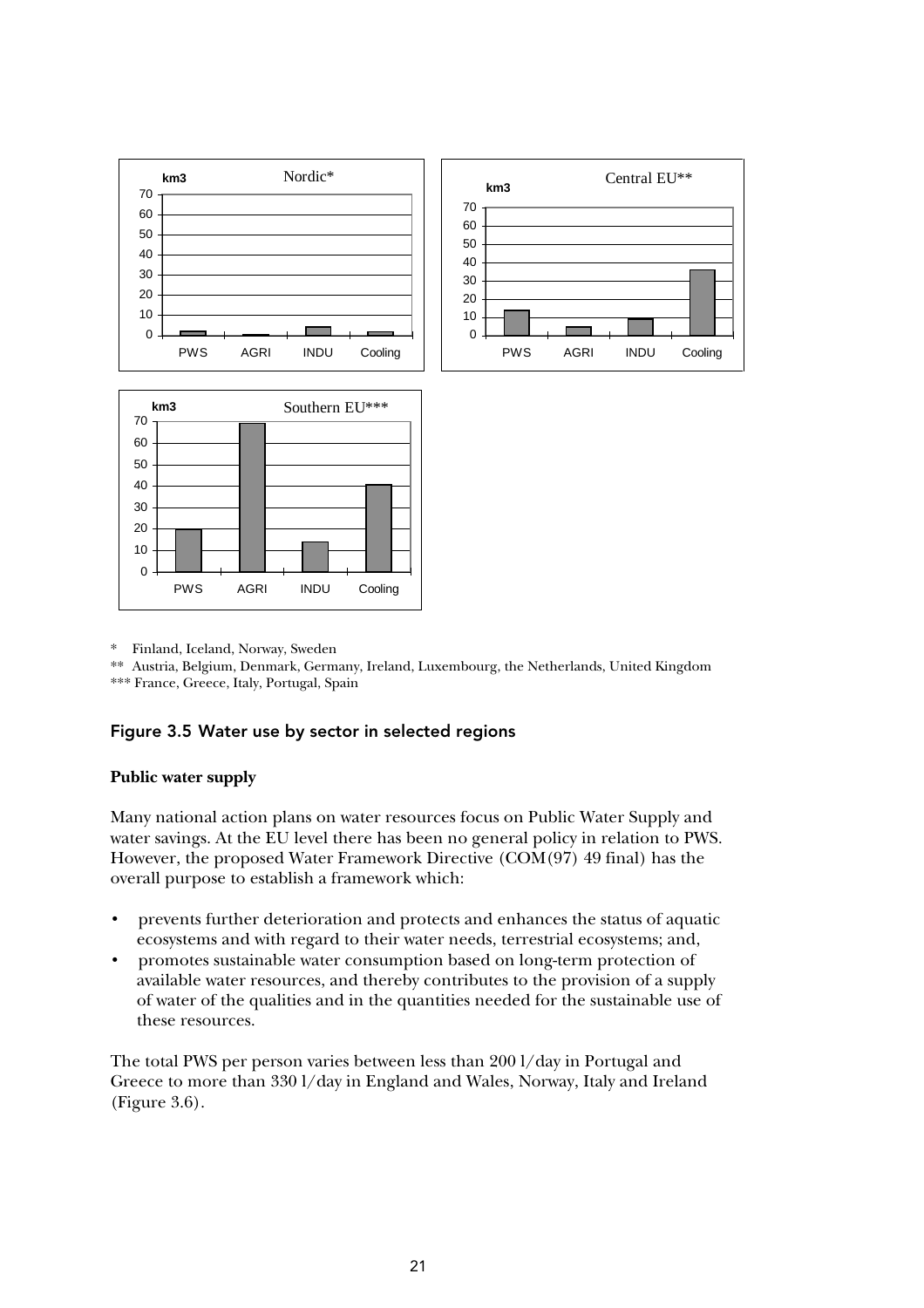

Figure 3.6 Public water supply

Public water supply in litres per person per day in the early 1990s for EEA countries is shown for the following countries: Portugal (PT), Greece (GR), Germany (DE), Finland (FI), the Netherlands (NE), Luxembourg (LU), Austria (AT), Denmark (DK), France (FR), Sweden (SE), Spain (ES), England and Wales (E&W), Norway (NO), Italy (IT), Ireland (IR).

In Austria, Denmark, Portugal, and Iceland, over 75 % of the water for PWS is abstracted from groundwater, between 50-75 % in Belgium (Flanders), Finland, France, Germany, Ireland, Luxembourg and the Netherlands, and less than 50 % in Norway, Spain, Sweden, United Kingdom and Belgium (Brussels). As groundwater is generally of superior quality to surface water and requires less treatment, groundwater reserves are increasingly being exploited in preference to surface water sources. In many parts of Europe this has led to over-abstraction and a lowering of the groundwater table resulting in the drying up of spring fed rivers, destruction of wetlands and, in coastal areas, saline intrusion of aquifers.

Households generally accounts for half of the water used from PWS, equivalent to a daily use of 130-180 l per person.

Toilet flushing and personal hygiene (bathing and showering) each account for around 30 % of household water use while clothes- and dish-washing account for 15 to 20 %. Drinking and cooking use is around 3-5 litres per day.

In countries with trend information, there has been a decline in the water abstracted for PWS during the last 10-15 years (Figure 3.7). The decline may be explained by greater awareness of water use, pricing and taxes on water use and introduction of more water-efficient appliances in the households and industry connected to PWS.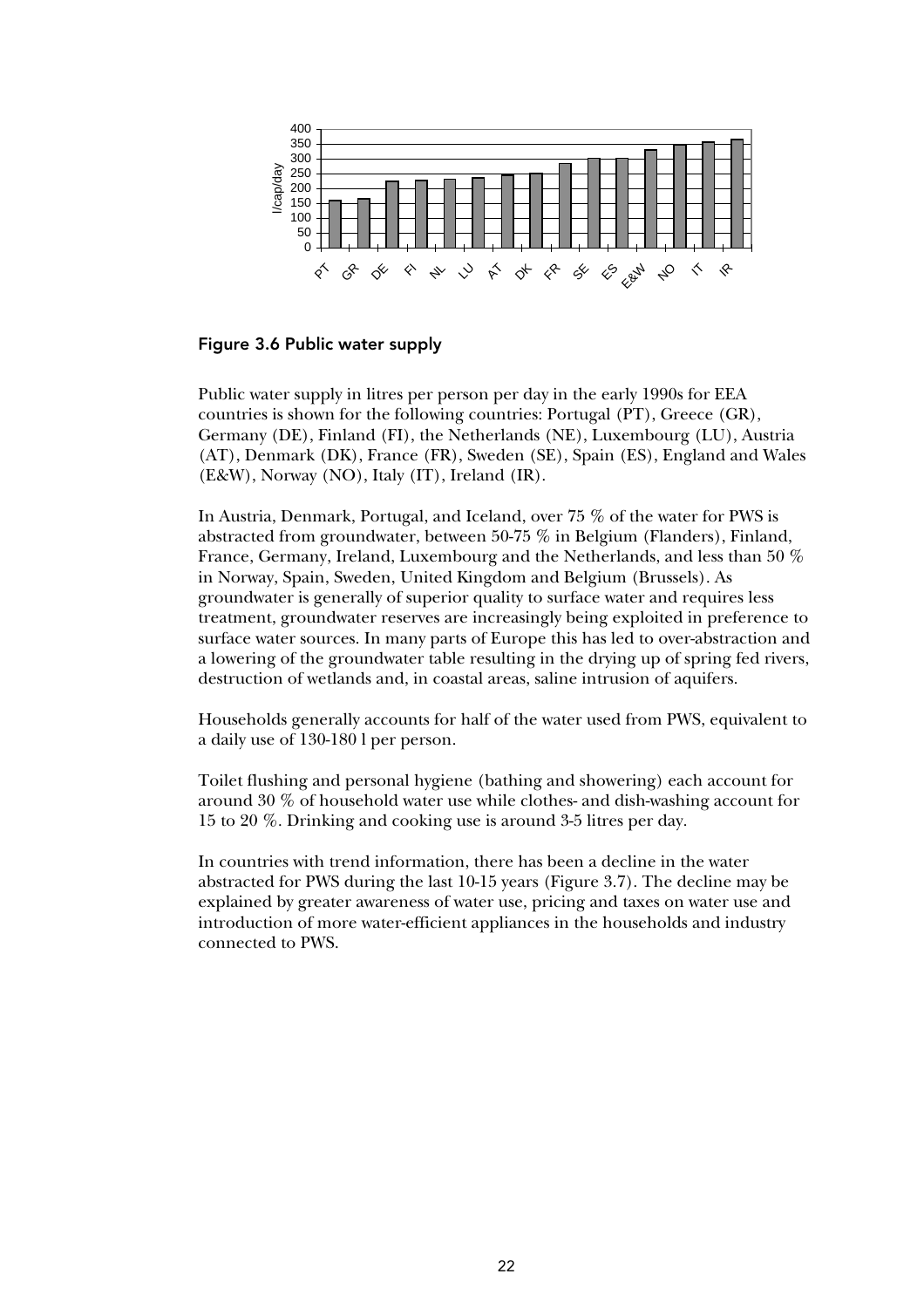

#### Figure 3.7 Water extracted for public water supply

The indicator presents the development in water abstracted for PWS, based on information from Austria, Denmark, Germany, Finland, the Netherlands, England and Wales (Index 1985=100). In countries with time series of statistics, PWS fell by 8 to 10 % between 1985 and 1995.

#### **Irrigation water use**

The intensity of irrigation in different countries varies depending on the climate, the crops cultivated and the farming methods applied. Around 83 % of irrigated area can be found in southern Europe (Figure 3.8). During the last 15-20 years there has been an increase in the irrigated area, especially in southern Europe. The role of irrigation is completely different in southern European countries, where it is an essential element of agricultural production, compared to central EU countries, where irrigation is frequently a means to improve production in dry summers. Consequently, the mean water allocation, defined as water supply per irrigated area, varies considerably.



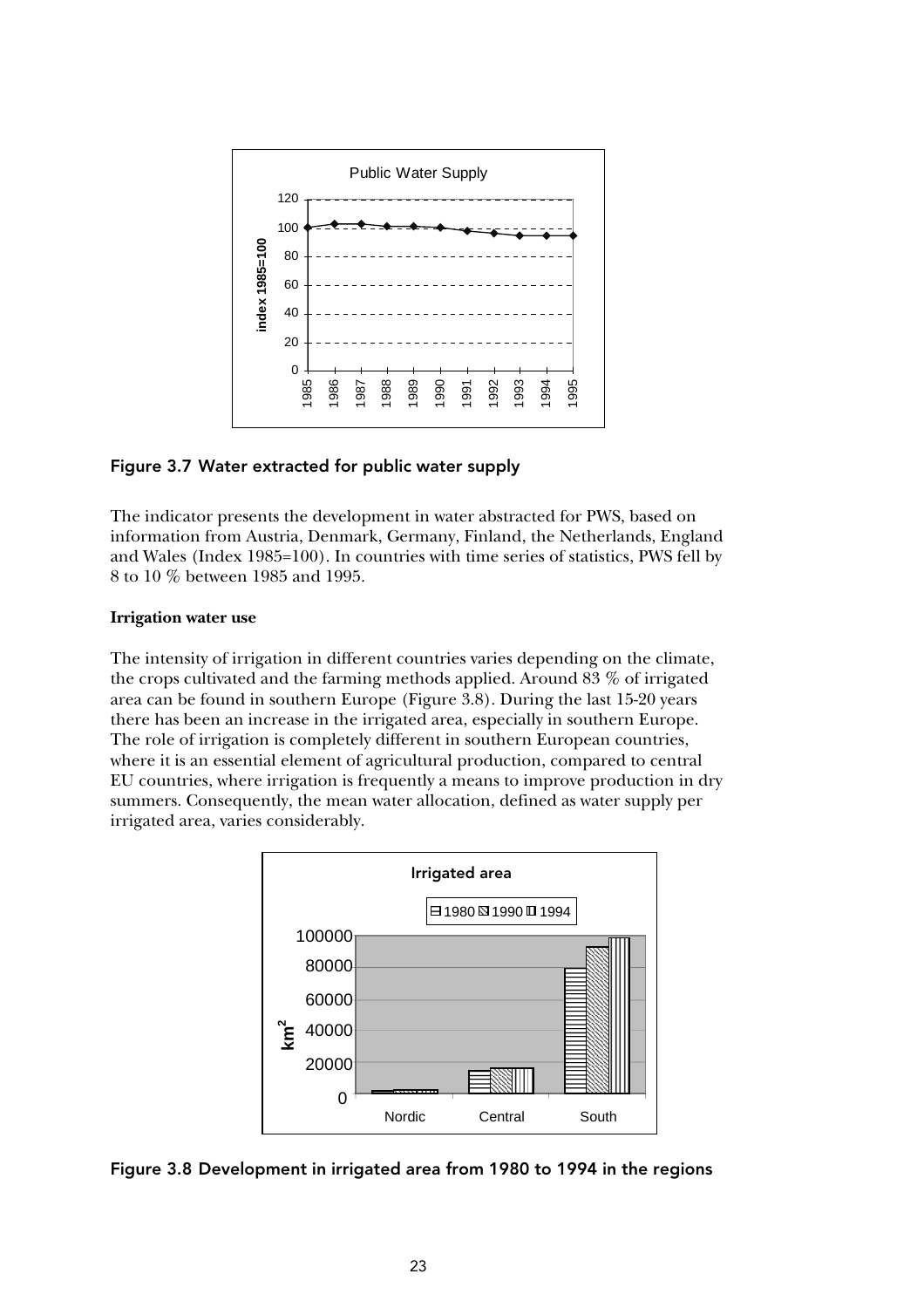Water use for irrigation accounts for one third of the total water use in the EEA area. The year-to-year variation in irrigation water use can be considerable, therefore the trend in irrigated area more clearly illustrates potential water use for irrigation.

Around 94 percent of the water used for irrigation is used in southern EU (Figure 3.9). For instance, France, Greece and Portugal each uses around the same amount of water for irrigation as the central EU countries together, and water use for irrigation in Spain and Italy is around 10 times higher than in the central EU countries.



#### Figure 3.9 Irrigation water use in Europe

Major irrigation water users (1995 or latest year with available data)

The mean water allocation, defined as water supply per irrigated area, is around 140 mm per hectare in the Nordic countries, 260 mm in the central EU countries and 720 mm in the southern EU countries. During the last 15-20 years there has been an increase in the irrigated area, especially in southern Europe.

Over the past decades the trend in agricultural water use has, in general, been upwards, because of increasing irrigation. However, it appears that more recently the rate of increase of the irrigated area has been diminishing in several countries.

#### 3.3. Support to DG Environment

The European Commission adopted a proposal for a Water Policy Framework Directive (WFD) on 26 February 1997 (COM (97) 49) with the aim of providing: *a transparent, effective and coherent legislative framework within which water policy could be formulated and resources protected*.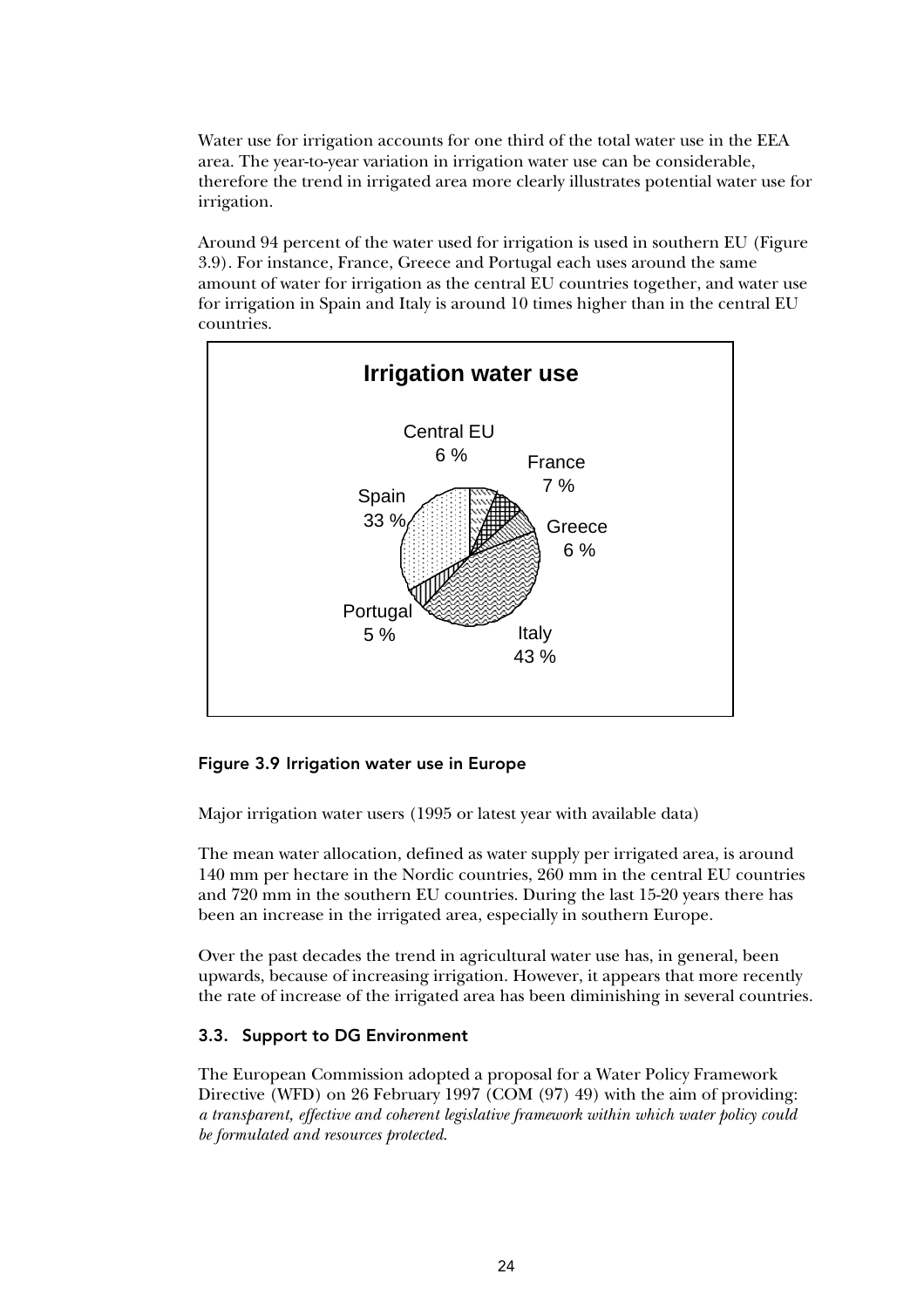EU Member States will have a legal requirement to provide the European Commission with specified information under the WFD on the status of, and pressures on, rivers, lakes, transitional and coastal waters and groundwater. Member States will be required to send copies of River Basin Management Plans, and all subsequent updates, to the Commission within three months of their publication. Summary reports are also required. The European Environment Agency's information and monitoring network for inland waters (EURO-WATERNET) could also be used by Member States to submit a significant part of the information required by the Commission under various Articles of the Water Framework Directive. The Commission intends to explore this option further with the EEA and Member States, with a view to producing a guidance note if appropriate.

In 1999, ETC/IW produced a document for DG Environment and the National Experts Group to investigate the feasibility of using the EUROWATERNET criteria for reporting under the Water Framework Directive.

Water Framework Directive **EUROWATERNET** 

#### Table 3.4 Comparison between criteria proposed for Water Framework Directive and EUROWATERNET

| Rivers       | Size (catchment area):<br>small 10 to 100 km <sup>2</sup><br>medium 100 to 1,000 $km^2$<br>$\bullet$<br>large 1,000 to 10,000 km <sup>2</sup><br>$\bullet$<br>very large $>10,000$ km <sup>2</sup><br>$\bullet$                              | Size (catchment area):<br>small: $<$ 50 km <sup>2</sup> ;<br>medium: 50 km <sup>2</sup> to <250 km <sup>2</sup> ;<br>large: 250 km <sup>2</sup> to <1,000 km <sup>2</sup> ;<br>very large: 1,000 km <sup>2</sup> to <2,500 km <sup>2</sup> ;<br>$\bullet$<br>largest: $\geq$ 2,500 km <sup>2</sup>                                                                      |
|--------------|----------------------------------------------------------------------------------------------------------------------------------------------------------------------------------------------------------------------------------------------|-------------------------------------------------------------------------------------------------------------------------------------------------------------------------------------------------------------------------------------------------------------------------------------------------------------------------------------------------------------------------|
|              | Altitude:<br>high $> 800$ m<br>mid-altitude 200 to 800 m<br>$\bullet$<br>lowland $<$ 200 m<br>$\bullet$                                                                                                                                      | Altitude:<br>$a = 800$ m<br>$b = 500$ to 800 m<br>$c = 200$ to 500 m<br>$d = 100$ to 200 m<br>$e = 100 \text{ m}$                                                                                                                                                                                                                                                       |
|              | Geology: calcareous , siliceous, organic                                                                                                                                                                                                     | Geology                                                                                                                                                                                                                                                                                                                                                                 |
| Lakes        | Size (surface area)<br>0.5 to 1 $km^2$<br>$>$ 1 to 10 km <sup>2</sup><br>$>$ 10 to 100 km <sup>2</sup><br>$> 100$ km <sup>2</sup><br>Altitude:<br>high $> 800$ m<br>$\bullet$<br>mid-altitude 200 to 800 m<br>lowland $<$ 200 m<br>$\bullet$ | Size (surface area)<br>small lakes $>0.1$ to 1 km <sup>2</sup><br>medium lakes $>1$ to 10 km <sup>2</sup><br>large lakes $>$ 10 to 100 km $^{\circ}$<br>very large lakes $>100$ km <sup>2</sup><br>$\bullet$<br>Altitude:<br>$a = >800$ m<br>$b = 500$ to 800 m<br>$c = 200$ to 500 m<br>$d = 100$ to 200 m<br>$e = < 100$ m                                            |
|              | Depth (mean depth)<br>$<$ 3 m,<br>$>3$ m to 15 m,<br>$>15$ m                                                                                                                                                                                 | Depth (mean depth)<br>$<$ 3 m,<br>$>3$ m to 15 m,<br>$>15$ m                                                                                                                                                                                                                                                                                                            |
|              | Geology: calcareous, siliceous, organic                                                                                                                                                                                                      | Geology                                                                                                                                                                                                                                                                                                                                                                 |
| Groundwaters | Member States can group them together                                                                                                                                                                                                        | No lower threshold for groundwater bodies: All important groundwater bodies (groundwater in<br>all must be considered, although the porous media, karst groundwater and others), both<br>shallow and deep aquifers.<br>Important groundwater bodies:<br>> 300 km <sup>2</sup> ; or of regional, socio-economic or<br>environ-mental importance in terms of quantity and |

quality; or, exposed to severe or major impacts.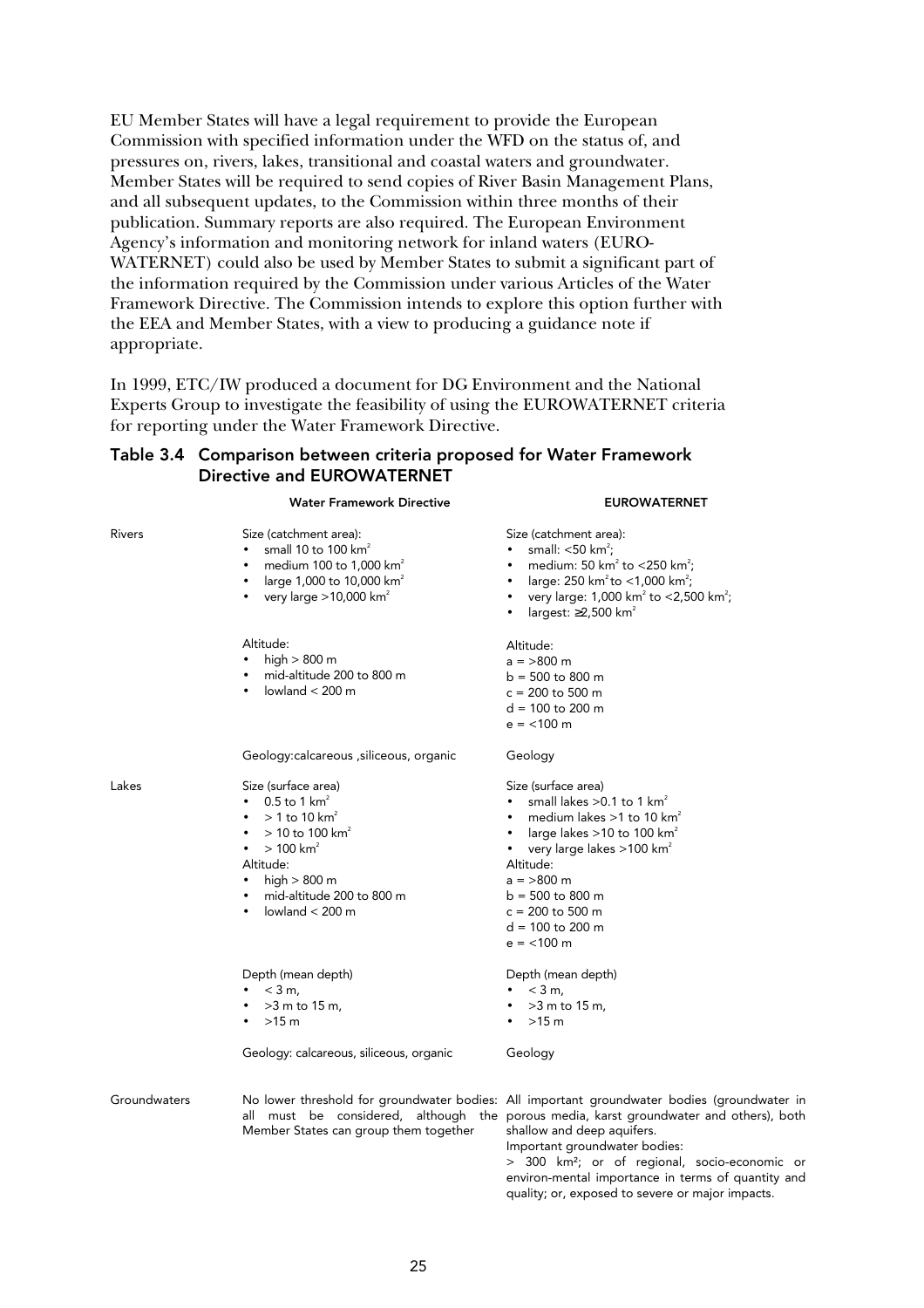The comparison above illustrates that though the typologies are not identical for every attribute they are consistent with each other. The criteria used for EUROWATERNET are intended as guidelines. Actual values for each attribute are required so that re-classification and comparison according to size or other physical characteristics can be undertaken and modified at a later stage, if necessary. EUROWATERNET has also more specific criteria for selecting groundwater bodies whereas the Water Framework Directive is more general even though it covers all groundwater bodies.

#### 3.4. IRENIE project

The IRENIE (Improved Reporting of ENvironmental Information on Eionet) project aims to improve the process of transferring environmental data, and hence information, through systems at different levels of aggregation, from local to national to European level.

An objective of the project was that software developed during the course of the project should be as far as possible generic, so that they can be adapted to other data management systems in EIONET. The Environmental Internet Data Visualizer (EIDV) developed within the project has been integrated into the ETC/IW EIONET server environment (http://etc-iw.eionet.eu.int:443/), using the WATERBASE database as the source of meta-data and measured determinands. Users can access WATERBASE using a web-based graphical application which permits the selection of EUROWATERNET monitoring stations by mouse-clicking on a map. Statistical information (graphs, charts and tables) can then be selected from a number of pull-down menus. Public access will be available early in 2000. Work will continue on further software developments and improving the quality of data held in WATERBASE. The system architecture is shown below:



Figure 3.10 General Architecture of IRENIE project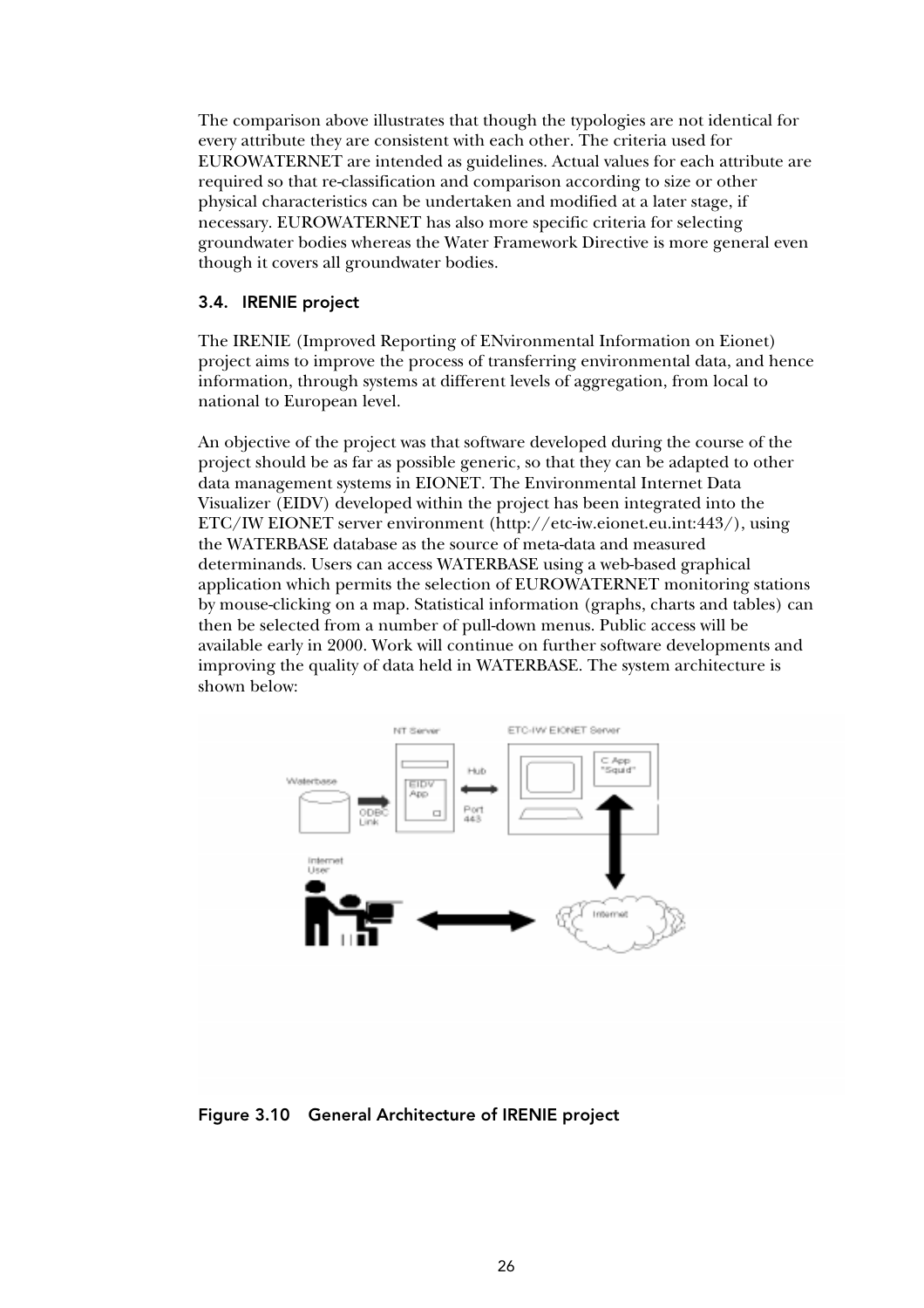Figure 3.11 presents an example of 'snap-shots' obtained from the ETC-IW EIONET EIDV tool using Netscape Web browser connected to website. Further modifications to the design and presentation will be carried out to improve the presentation and content.



Figure 3.11 Demonstration of the ETC-IW EIONET EIDV tool

#### 3.5. Europe's biodiversity

EEA plans to publish a comprehensive account of European biodiversity in 2000. This report will support the European Community's reporting obligations to the International Convention on Biological Diversity. During 1999, activity was directed towards defining the data requirements and data gathering in connection with the activities of the EEA in the Clearing House Mechanism (see Annual Topic Update Report from ETC/Nature Conservation). The ETC/IW has been acting in support of the ETC/NC by providing information on biodiversity in inland waters and wetlands. The ETC/IW has also provided inputs to the general chapter on the effect of human pressures on biodiversity. Work will continue in early 2000 with the aim of delivering a final version in mid-September for publication.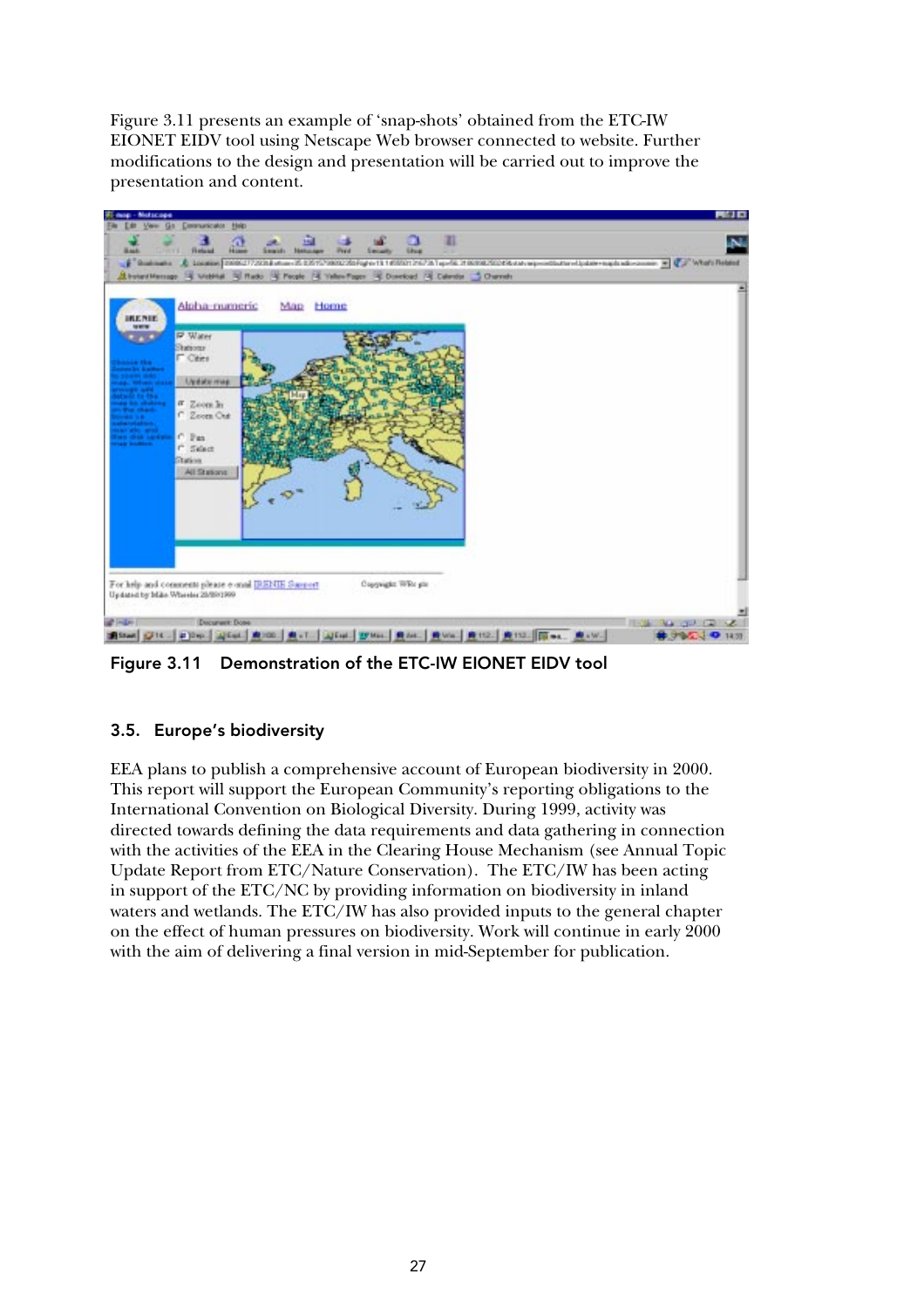# 4. Products/outputs produced by ETC/IW (1994-1999)

#### **Published reports**

The following table summarises the reports produced by the ETC/IW and published by EEA in 1996-1999 (except where indicated).

| Type of report   | Reference       | Title                                                                 |
|------------------|-----------------|-----------------------------------------------------------------------|
|                  |                 |                                                                       |
|                  | <b>ISBN 92-</b> | Quality of surface freshwaters. Common procedure for the exchange of  |
|                  | 827-8952-7      | information. 1990-1992. Synthesis Report. August 1995. CEC (1995)     |
|                  |                 |                                                                       |
| Topic report     | 1/96            | <b>Requirements for Water Monitoring</b>                              |
|                  | 2/96            | Surface Water Quality Monitoring                                      |
|                  | 3/96            | Surface Water Quantity Monitoring                                     |
|                  | 4/96            | Water Quality of Large Rivers                                         |
|                  | 5/96            | Annual Summary Report 1995                                            |
|                  | 10/96           | European Freshwater Monitoring Network Design                         |
|                  | 11/96           | European Freshwater Monitoring Network (Summary)                      |
|                  | 13/96           | Human Interventions in the Hydrological Cycle                         |
|                  | 14/96           | Groundwater Monitoring in Europe                                      |
|                  | 15/96           | Water Resources Problems in Southern Europe                           |
|                  | 16/96           | International Water Databases                                         |
|                  | 1/97            | Annual Summary Report 1996                                            |
|                  | 1/98            | Annual Topic Update 1997                                              |
|                  | 2/99            | Annual Topic Update 1998                                              |
|                  | 1/99            | Lakes and reservoirs in the EEA area                                  |
|                  |                 | Water Resources and Human Health in Europe Executive Summary          |
|                  |                 |                                                                       |
| <b>Technical</b> | 7/98            | EUROWATERNET: Technical Guidelines for Implementation (in English     |
| report           |                 | and Russian)                                                          |
|                  | 8/98            | A European Inventory of Emissions to Inland Waters: a first proposal. |
|                  | 22/99           | Groundwater quality and quantity in Europe, Data and basic            |
|                  |                 | information                                                           |
|                  |                 |                                                                       |
| Assessment       | 1/99            | Sustainable water use in Europe, Part 1: Sectoral use of water        |
| report           |                 |                                                                       |
|                  | 3/99            | Groundwater quality and quantity in Europe                            |
|                  | 4/99            | Nutrients in European ecosystems                                      |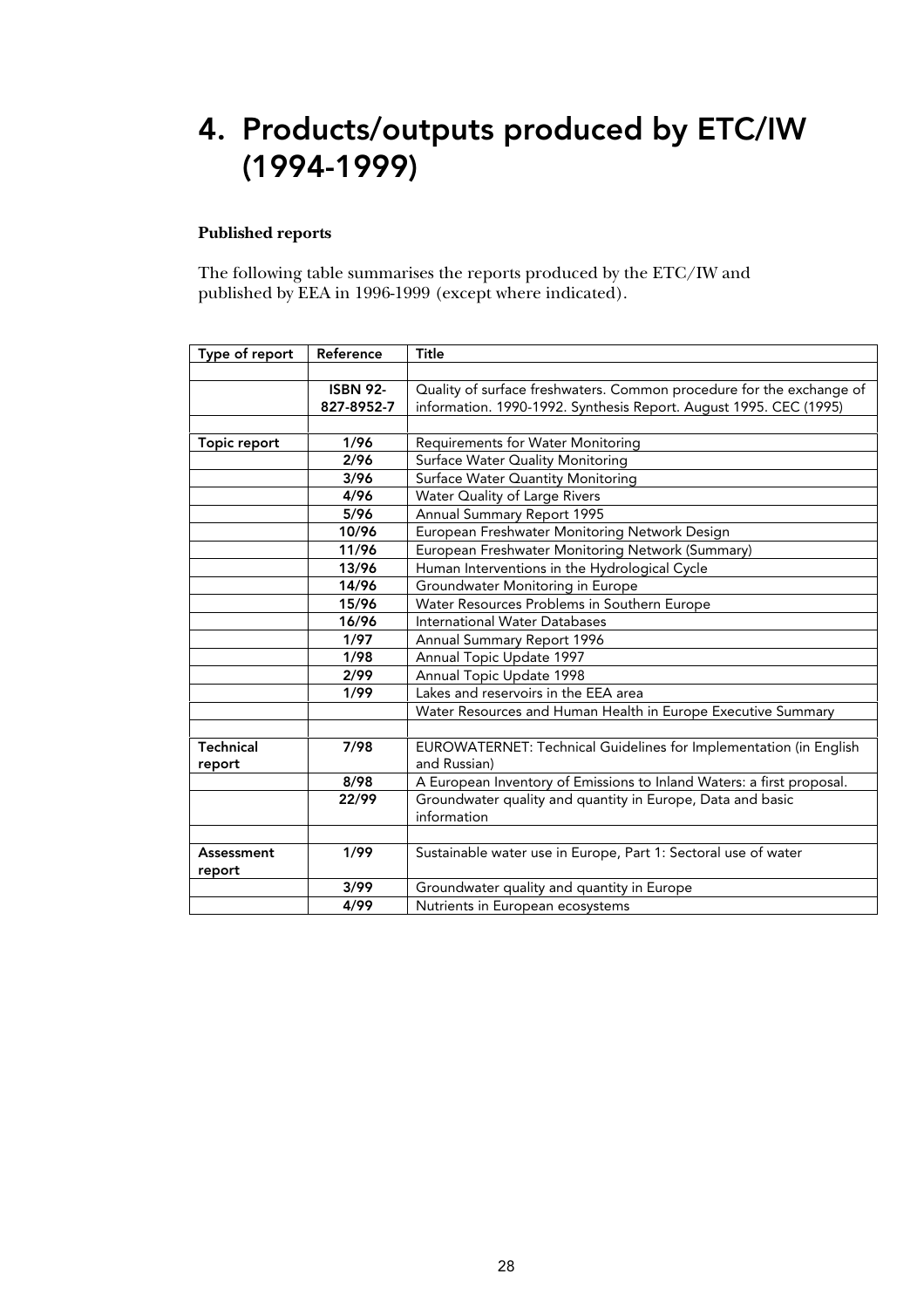#### **Reports to be published in 2000 by EEA (except where indicated)**

Sustainable Water Use in Europe: Part 2: Demand Management

Sustainable Water Use in Europe: Part 3: Extreme hydrological events, human interventions and their importance to water resource management

Joint EEA/WHO Report on Water Resources and Human Health in Europe

Topic and Technical reports

Standardised Reporting Directive: Report on Member States Returns for 1993-1995 Reporting Period (to be published by the Commission)

Pilot implementation: EUROWATERNET-groundwater Comparative analysis of river quality classification

Progress report on the implementation of EUROWATERNET and WATERBASE

Progress report on the gathering of data on emissions to water

Progress report on the standardisation of water resource data and indicators

Annual topic update 1999

**Other** 

EUROWATERNET brochure

Synthesis report: Sustainable water use in Europe